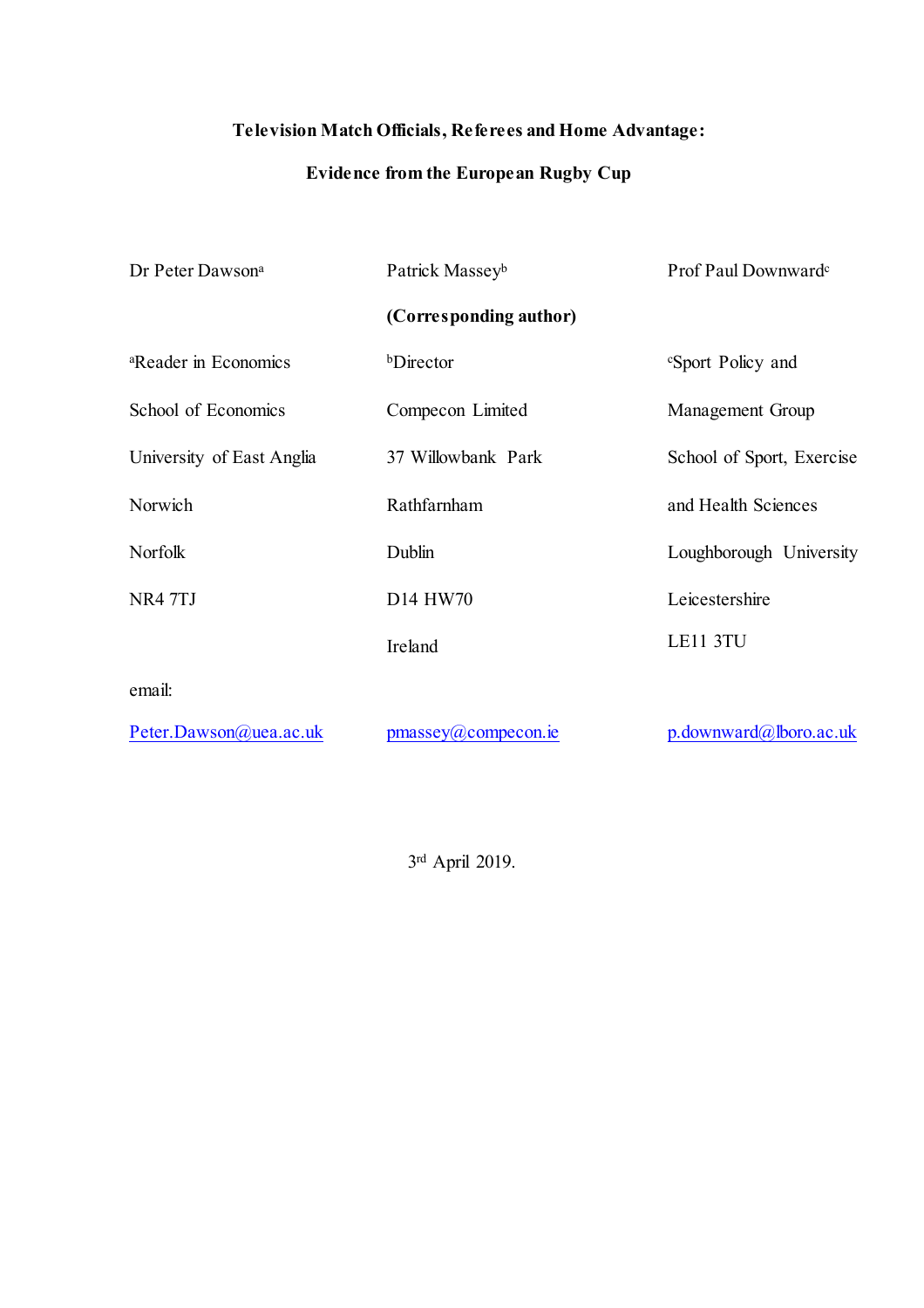*Abstract*: The regulation of on-field competition by officials is an important aspect of the management of sport. Increasingly, sports are providing technological support for officials to aid their decision making. In this paper, the authors analyse the impact of such an innovation by exploring the impact of the introduction and subsequent extended role of the television match official on the award of sanctionable offences of players in matches played in the group stages of the European Rugby Cup (ERC) and European Rugby Champions Cup (ERCC) over 15 seasons from 2000/01 to 2015/16. Rugby Union is an important sport to reflect upon because of the central role that the referee plays in rule interpretation and game management and the level of home advantage tends to be relatively high in the sport. Indeed, 65% of all matches in the sample analysed resulted in home wins. Results suggest that crowd effects and referee experience influence referee decisions, but the effects vary depending on the type of incident being considered. The main finding and contribution of the paper is that the introduction of the television match official has influenced the incidence of sanctions issued to both teams. However, the increase in the number of yellow cards awarded to away teams implies that home bias has *increased* since the introduction of the television match official. This suggests that referees may have been consciously or unconsciously seeking to avoid contributing to home bias before the introduction of a further official who is remote from the effects of the crowd. Recognising that such an adjustment takes place according to the circumstances is important information for the training of officials; particularly as a television match official may not be present in all games that they will referee.

Keywords: Team Sports; Home Advantage; Favouritism; Competition; Performance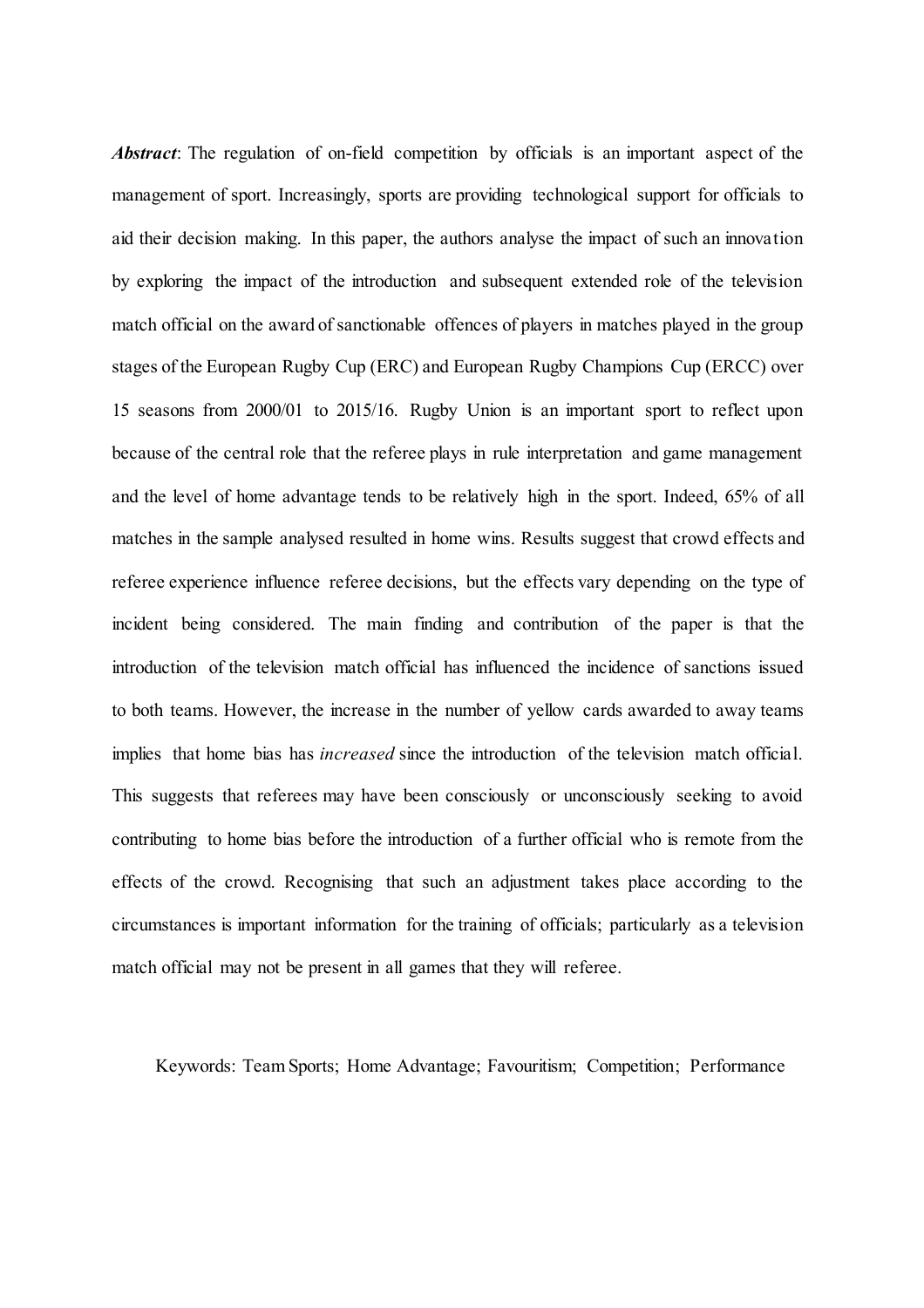### **1. Introduction**

Lack of bias in sporting competition has always been viewed as essential to its sustainability. This is, whether residing in the expression of necessary ethical and moral dimensions of fair play in the developments of modern sport in England (Renson, 2009), aspirations of which carry through to current codes of ethics (Council of Europe, 2010), or for more commercial needs such as the initial need to facilitate gambling as sports developed (Renson, 2009) and subsequent arguments for the need to regulate competitive balance in sports leagues to sustain their long-term economic prospects (Downward, Dawson & Dejonghe, 2009). It is upon the latter arguments that recent policies such as UEFA's Financial Fair Play have their foundation (Peeters & Szymanski, 2014). Officiating sports contests in a fair way has always been an essential part of these developments stemming from an initial need to ensure adherence to newly codified rules and laws of games, having authority to arbitrate on disputed actions and, importantly, to see that justice is done (Rains, 1984). However, the importance of such a role for officials has heightened with the growth in the commercialisation of sport (Webb, 2017) and this raises challenge for the management of sports competition.

Consequently, home advantage is a commonly observed feature in many team sports. Home advantage reflects a bias such that, in a balanced schedule of home and away fixtures, home teams win more than 50% of games. Along with the motivational influence of the crowd upon players, familiarity with the venue, travel factors – such as distance and duration which can fatigue away opposition- and rule factors such as who bats first have been identified as sources of bias. However, match officials are also identified as a key source of the mediation of home bias through the crowd as the latter can influence the subjective judgements of the former (Carron, Loughhead, & Bray, 2005; Courneya & Carron, 1992; Pollard, 2008). It is important to recognise, therefore, that this bias is not assumed to be generally associated with officiating malfeasance; rather, is a statistical outcome reflecting the context of decision-making influencing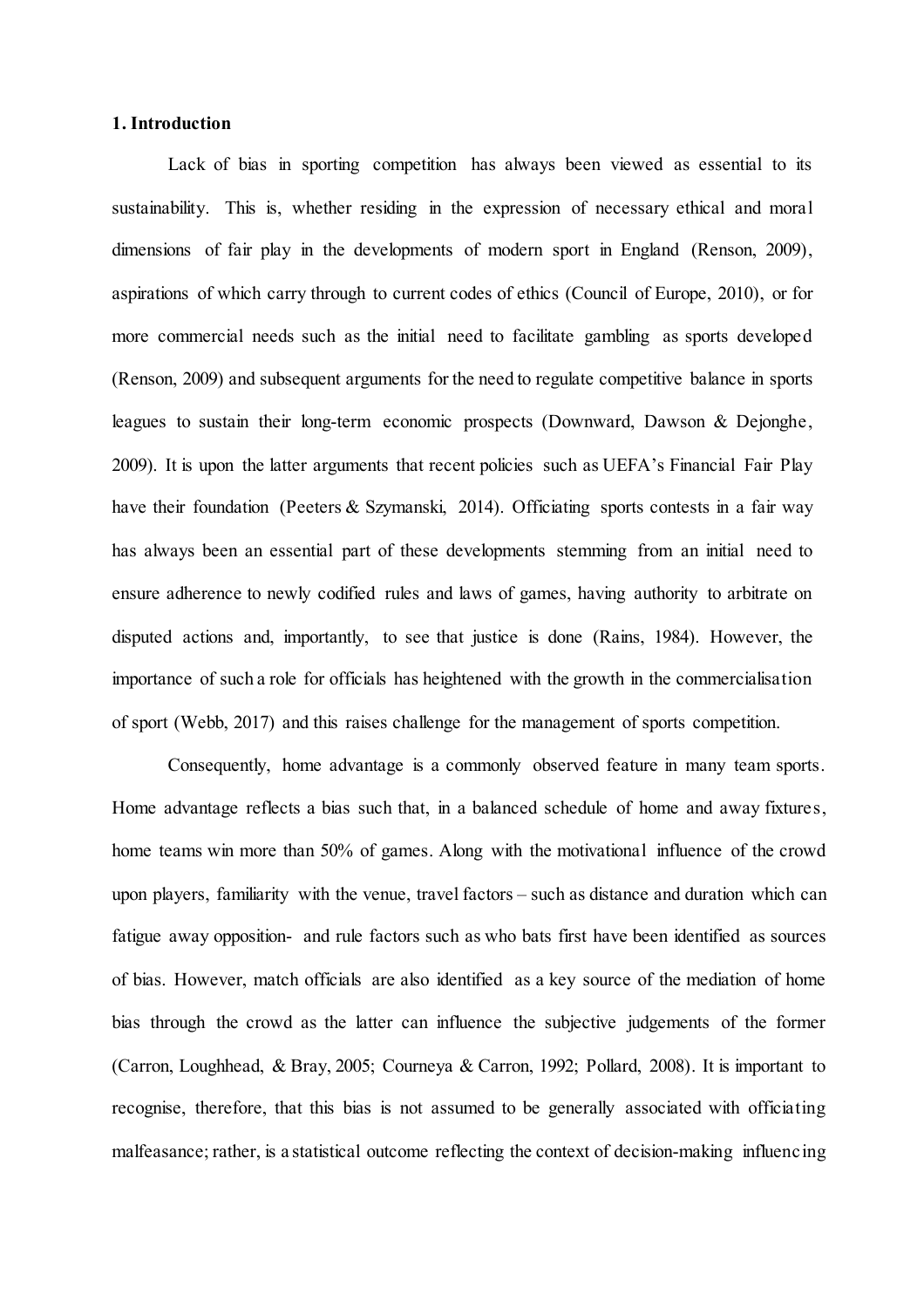officials' decisions and match outcomes. For example, Rodenberg and Lim (2009) found only one case of what they describe as retribution decision making in NBA playoff games.

Nonetheless, sports are now increasingly introducing technology to aid decision making, of which the television match official is one, to help to provide a less contextually influenced decision. As Wright (2014) and Kendall and Lenten (2017) note, however, unexpected consequences can follow with organisational and rule changes in sport. Effective management and delivery of sports competitions thus requires monitoring for unintended consequences and realigning policy to account for it.

Consequently, we consider whether there were unintended consequences associated with the introduction, and subsequent extended role, of the television match official in connection to the incidence of sanctionable offences in the group stages of the European Rugby Cup (ERC) and European Rugby Champions Cup  $(ERC)$ <sup>1</sup> over 15 seasons from 2000/01 to 2015/16. It is the first study to examine the impact of technological monitoring of officials in rugby. The contribution and focus are upon the assumed potential of a television match official to reduce home bias through increased monitoring as suggested might be the case with their introduction by Downward and Jones (2007). Rugby union provides an important context to explore this issue because of the relatively high level of home advantage (65% in our sample), the greater influence of the referee compared with many other team sports (Page  $&$  Page, 2010), and the fact that rugby union has a long history of the use of a television match official.

### **2. Bias and official behaviour**

### *2.1 Theoretical insight*

l

Officials in sports contexts can be understood theoretically and structurally as acting as

<sup>&</sup>lt;sup>1</sup> The ERC/ERCC is similar to football's UEFA Champions League, albeit with participating teams drawn from just six countries – England, France, Ireland, Italy, Scotland and Wales.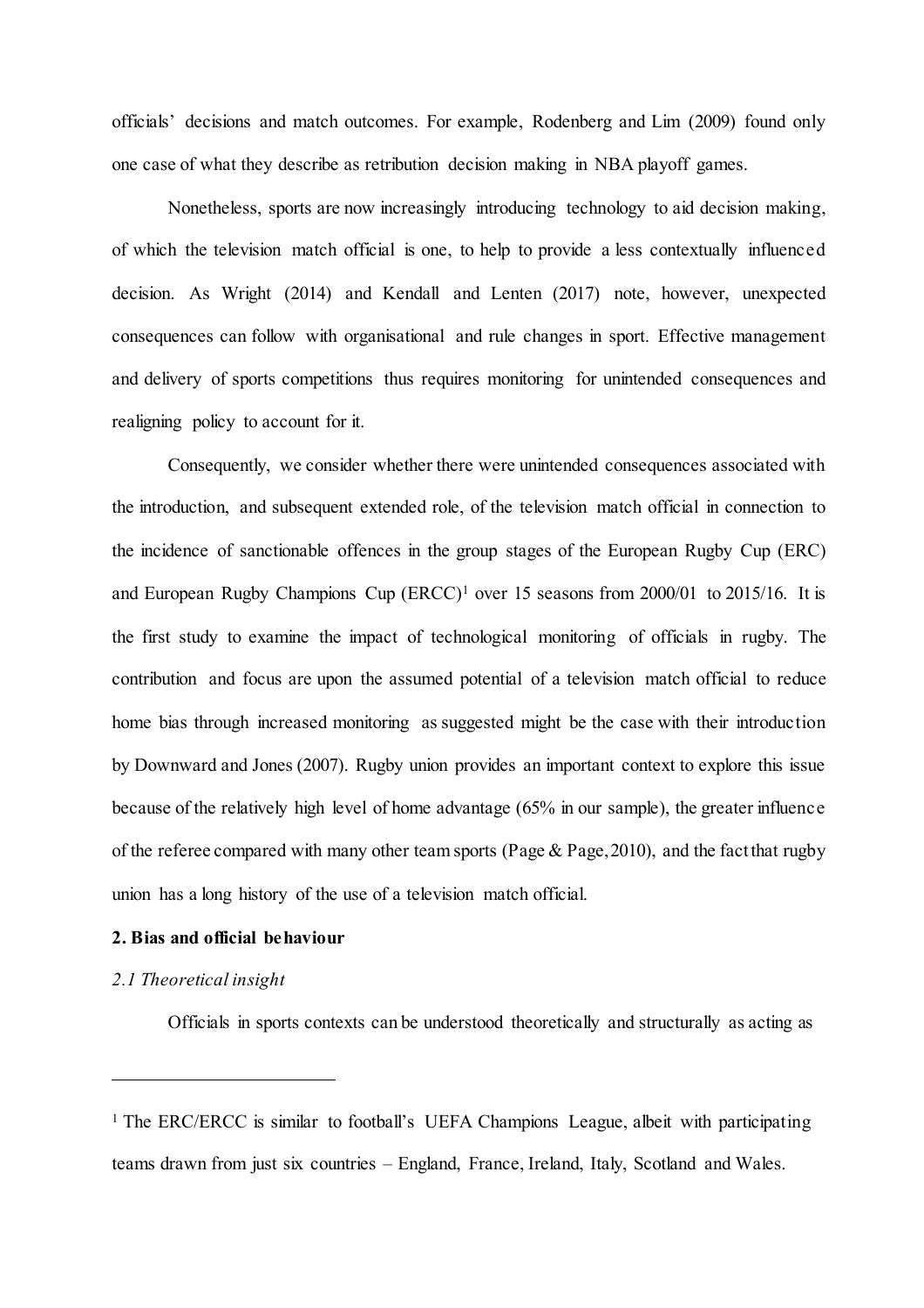an agent in a Principal-Agent relationship, in which the principal is the sport's organisational body. In a general setting, the Principal-Agent relationship involves the delegation of a task from a principal to an agent in the context of imperfect or asymmetric information such that the agent is imperfectly monitored and has the discretion to act in their own interests rather than the principal's (Laffont & Martimort, 2002). In sport, the sports organisation seeks to ensure that the laws of the game are adhered to so that fair competition takes place.

However, it is the officials acting at the tournament that actually make the decisions about the governance of the contest. As Collins (2010) argues, during games it has been widely accepted in sport that the official's decision is final. Such (ontological) authority has traditionally been supported by the notion that the official has the (epistemological) privilege of having both a clearer view of the game through being on the field of play and, moreover, has the skills required to officiate through for example, being a prior participant in the sport, having received relevant training etc.

This delegation of authority to sports officials is, to an extent, distinct from the more general principal-agent context in which the former needs to develop incentives to ensure that the Agent acts as the Principal intends. In the context of personnel economics, therefore, a large literature has therefore developed drawing on (Lazear, 1995) in which a core recommendation is to link pay to performance. Alternatively enhanced monitoring of the relationship can be employed and has been shown to improve short-run performance, or can be linked to longer run human resource development (Taylor & Tyler, 2012). However, increased monitoring has also been argued to be detrimental to delivering outcomes by increasing the stress and pressure to perform by agents (Parsons, Sulaeman, Yates, & Hamermesh, 2011) or by reducing their trust (Frey, 1993).

In sport it is the monitoring of officials that is potentially of most relevance as performance related pay is largely absent, though it has been shown that a movement from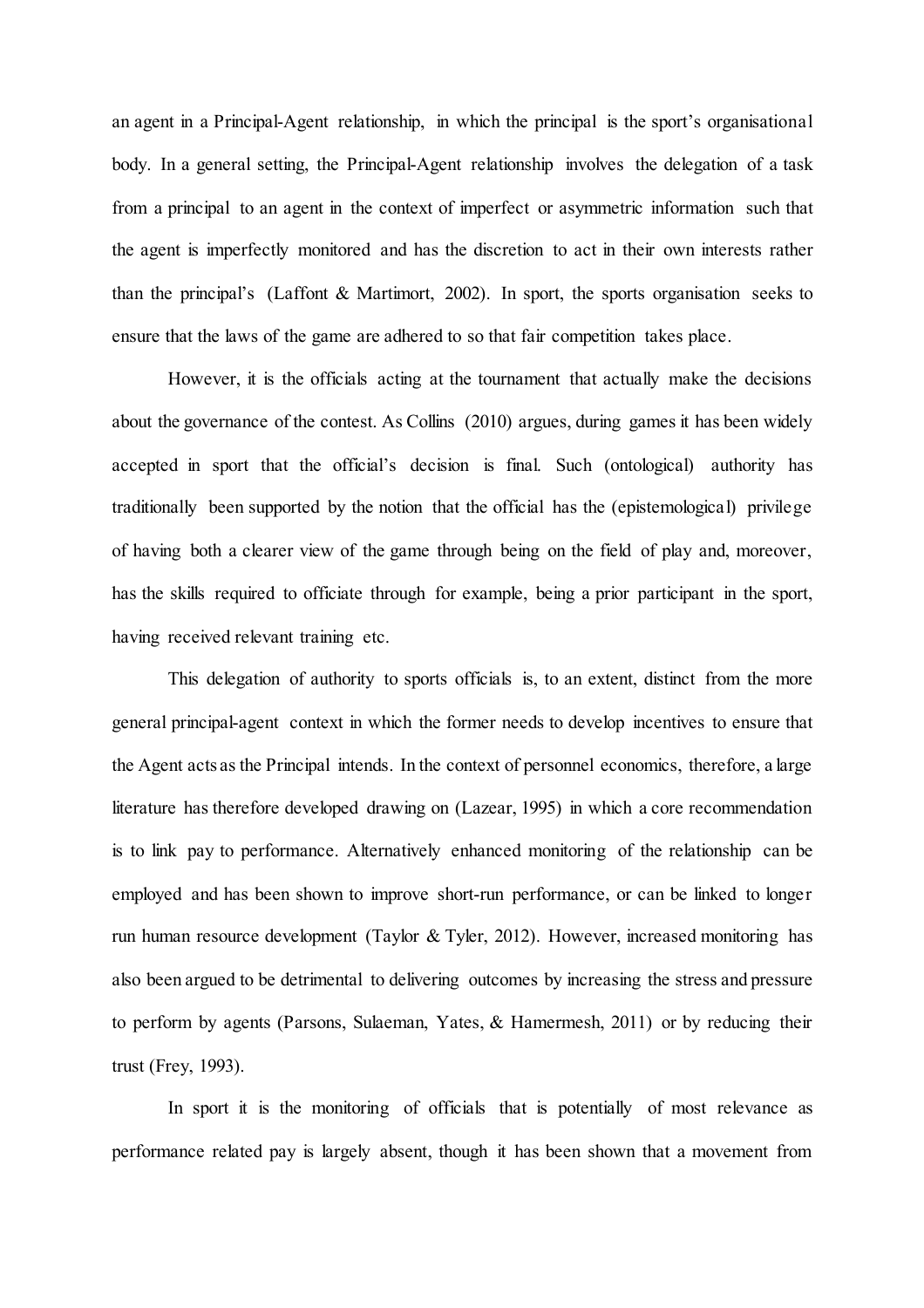short-term to salaried contracts improved official decision making (Bryson, Buraimo, & Simmons, 2011). However, there is no strong evidence on the effectiveness of monitoring of officials by sports organisations, though as noted above, scrutiny and monitoring of officials is not just undertaken by sports organisations but also by crowds, which can influence officials (Mascarenhas, Collins, & Mortimer, 2005).

Theoretically, an economic interpretation of this process by which crowds influence officials' decisions could be that preferences are endogenous and influenced by social contextual behaviour (Garicano, Palacios-Huerta, & Prendergast, 2005). In psychological terms this might be because crowd noise acts as a cue to the interpretation of a situation, involving players or outcomes on the field. As these monitoring cues are likely to be biased, then the official's decisions may become shaped to reflect this prevailing sentiment (Unkelbach & Memmert, 2010). As sports require rapid and time constrained decisions in a context that lacks opportunity for complex evaluations then it is likely that officials will focus on salient cues such as crowd noise (Nevill, Balmer, & Williams, 2002; Page & Page, 2010).

Implicit preferences might also underpin favouritism, though the bias may be unconscious. Insights into favouritism within a Principal-Agency framework are provided by Prendergast and Topel (1996). They find that subjectivity may lead to supervisors rewarding (punishing) preferred (less preferred) workers. Social identity, such as shared national identity and beliefs (based on prior experience, for example), have been recognised as key sources of favouritism. In sport, such preferences might reflect the incidence of greater contact between particular teams and officials (Hlasny & Kolaric, 2017). Moreover, in this context, clearly national, or sporting allegiance could potentially influence officials (Dawson & Dobson, 2010). However, it is also argued that decision making can be affected by the decision-maker's level of experience (Garside, Grout, & Zalewska, 2013).

The key focus of attention in this paper is upon the introduction and enhanced role of the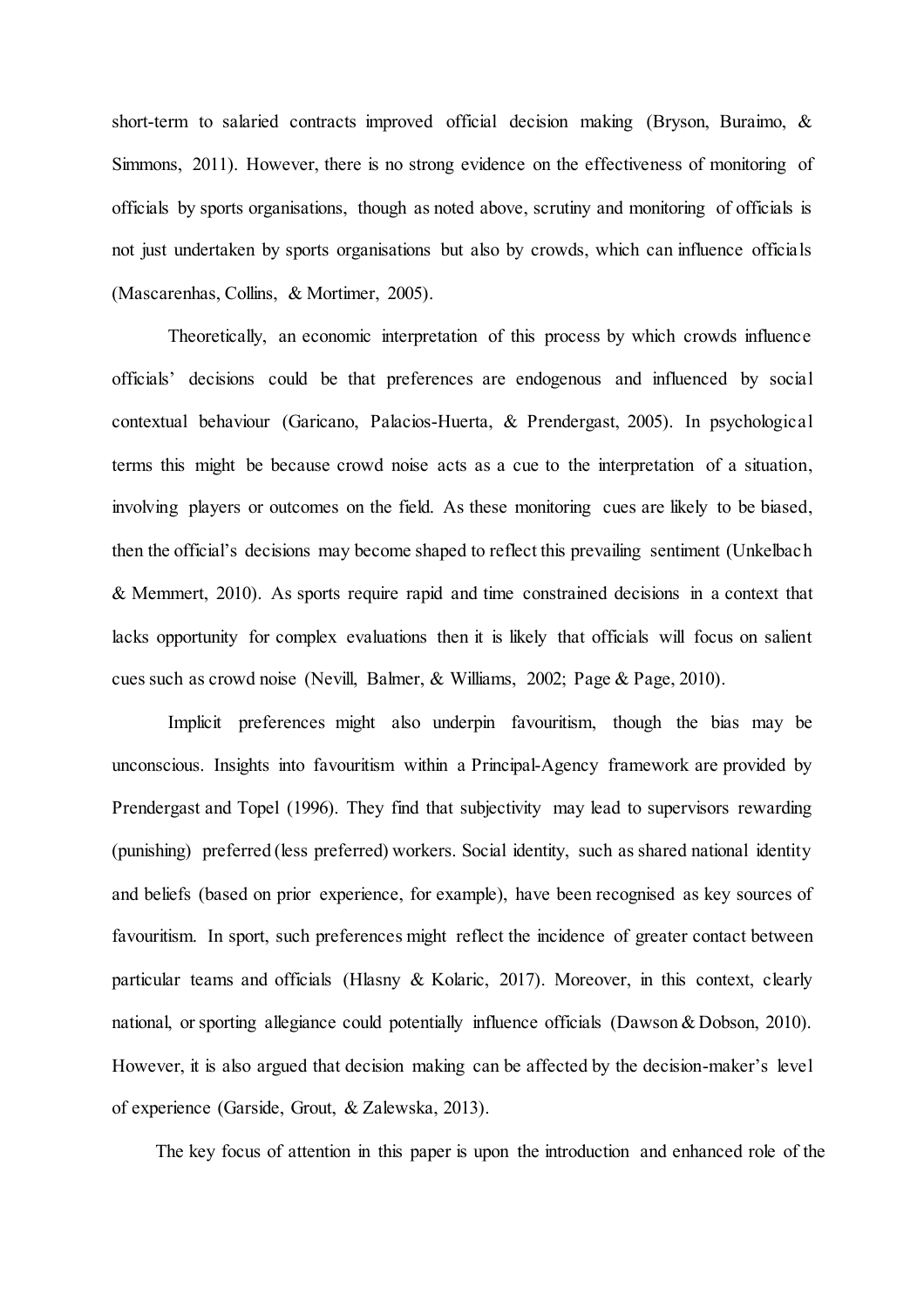television match official as a monitoring device. As noted above, in general it is unclear what the outcome of increased monitoring might be. In sports, Collins (2010) notes that the introduction of additional monitoring to a traditional structure of decision making can:

degrade the epistemological privilege of the umpire and referee…the epistemological privilege has moved to the crowd or the remote television viewer. This often means that there is disharmony between the ontological authority and the epistemological privilege leading to loss of credibility of the match official (Collins, 2010 p. 136)

Consequently, it is important to examine what the implications of these changes might be for officials' decisions. As noted below, empirical insight into the role of additional monitoring is relatively limited.

### *2.2 Empirical insight*

Since the earlier work of Courneya and Carron (1992), Dohmen and Sauermann (2016) cite a well-developed literature which addresses the related concepts of home advantage and referee bias in sports. Nevill and Holder (1999) conclude that the weight of evidence indicates that the crowd is the main source of home advantage and that this is largely due to the effects of the crowd on referees. Consequently in an experimental study Nevill, Hemingway, Greaves, Dallaway, and Devonport (2017) show that compared to football referees with no fans present in a room when reviewing actual referee decisions of the 2016 Champion's league final, football referees disagreed with the actual referee less when fans were present. However, the disagreements favoured the team whose fans were present. Moreover, Trandel and Maxcy (2011) attribute differences in home advantage between US sports in part to the fact that crowds sit closer to players and officials in arena sports such as basketball and ice hockey than they do in (primarily) outdoor sports.

A number of forms of referee bias are explored in the literature. Nevill et al., (2002) find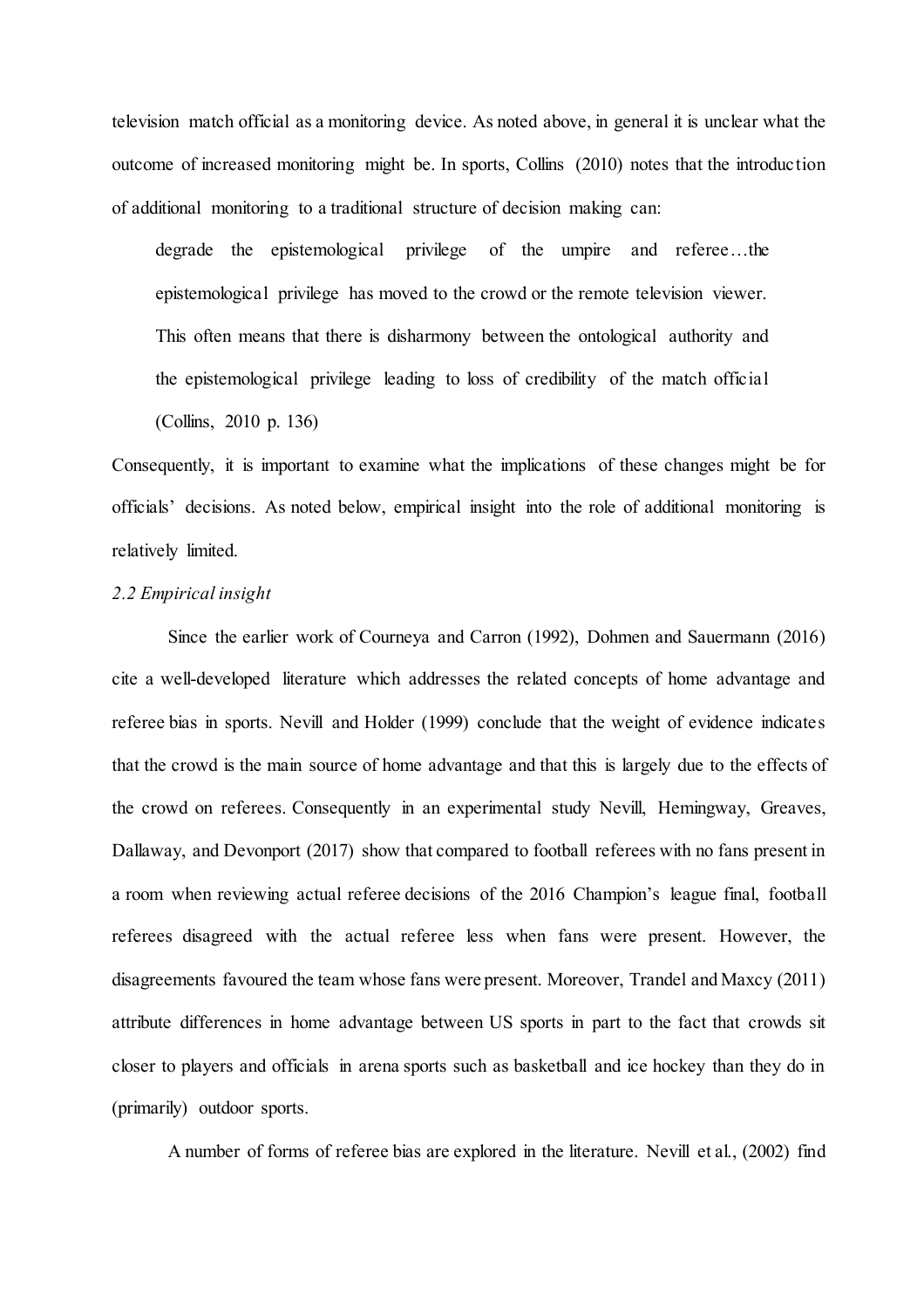that in an English Premier League match between Liverpool (home) and Leicester City (away) from the 1998/1999 season, referees are likely to treat the tackles made by the home team more leniently when exposed to the effects of crowd noise. Sutter and Kocher (2004) found that referees added more extra time and awarded more penalties in favour of the home team, when it was behind, in the German Bundesliga and the Spanish Primera Liga. Garicano et al., (2005) moreover report a positive relationship between crowd size and referee bias in favour of the home team in Spanish football through referees adding more time to games and reducing extra time in games when the home team is behind or in front respectively. Garicano et al., (2005) control in their analysis for the possession of yellow and red-cards by teams. The sanction of players through the awarding of cards has also, however, been researched.

As well as awarding more penalties in favour of the home team Boyko, Boyko, and Boyko (2007) find that English Premier League football referees also awarded more yellow and red cards for the away team than the home team and argue that crowd size influences this result, though it varies across different referees. Studies by Buraimo, Forrest, and Simmons (2010) and Buraimo, Simmons, and Maciaszczyk (2012) focussing on matches in the English Premier League and Bundesliga, and Primera Liga in Spain and Champions League matches respectively, identify that the award of yellow cards and red cards, and the award of yellow cards favours the home team. Significantly they identify that in situations in which the pitch is surrounded by a running track home advantage is less. This is evidence of reduced crowd impacts on referee decisions.

In contrast Reilly and Witt (2013) find that whilst there is evidence of home bias in the award of red cards in the English Premier League, crowd size does not influence the results. Likewise Dawson, Dobson, Goddard, and Wilson (2007) also analyse the English Premier League and identify that the away teams incur more disciplinary sanction in the form of red and yellow cards than home teams, controlling for their relative strength and crowd size, the latter of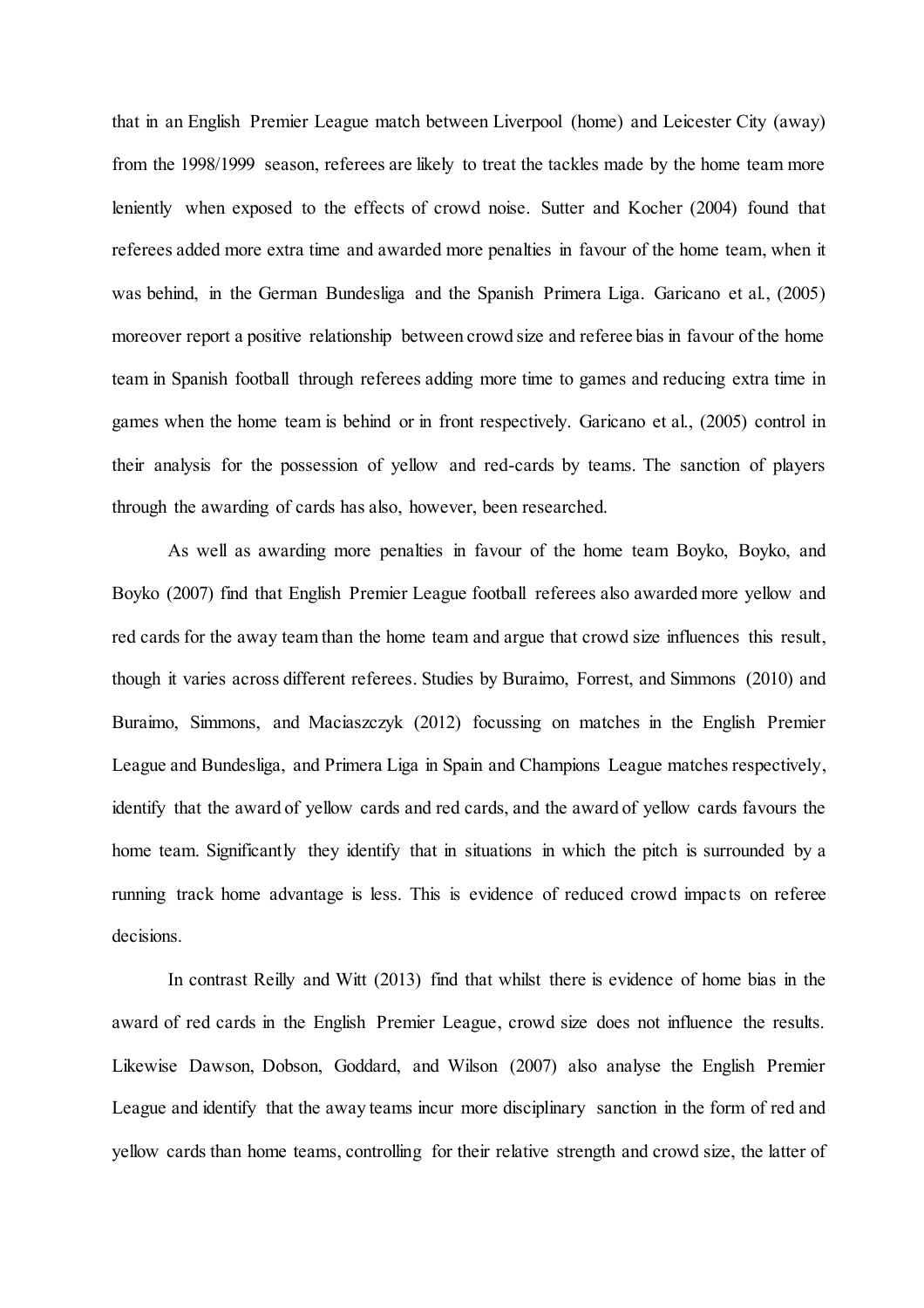which does not influence the results. Heterogenous behaviour across referees is also identified. Such heterogeneity is also identified by Dawson and Dobson (2010) who examine European cup football matches. Specifically, referee and team nationality is important in understanding referee bias as well as crowd density, stadium architecture and the stage of the competition. Dawson (2012) does show, however, that referee experience can ameliorate some of the bias.

Downward and Jones (2007), moreover, analyse data on yellow cards issued in matches in English football's F.A. Cup finding that crowd size affected the degree of referee bias in favour of the home team. They also show that the effects are non-linear as they diminish with larger crowds. This is attributed to larger crowds being more balanced at neutral venues in the latter stages of the competition. They are also the first to suggest that consideration should be given to using 'video referees' (i.e. television match officials) deployed outside the ground, and away from the influence of the crowd, for crucial match-changing decisions.

Support for the non-linear effect of crowd sizes is also provided by Pollard (1986) and Clarke and Norman (1995) who both show that home advantage was lower in English football matches between London based clubs which they attribute to attendances being more evenly balanced in such matches. Jones, Bray, and Bolton (2001) also report no evidence of official bias in English minor league cricket where average attendances are less than 50.

Finally, focussing on the chances of winning games in the Bundesliga and Major League Soccer, rather than within-game decision making, it has been found that the award of yellow cards can influence game outcomes, and the distribution of such cards favours home teams (Anders & Rotthoff, 2011, 2014).

It is notable that many of the above studies focus on football. The current study examines rugby and there has been less research in this context. An emergent literature does, however, identify the presence of home advantage in the specific context of Rugby Union. Thomas, Reeves, and Bell (2008) and Vaz, Carreras, and Kraak (2012) find evidence of home advantage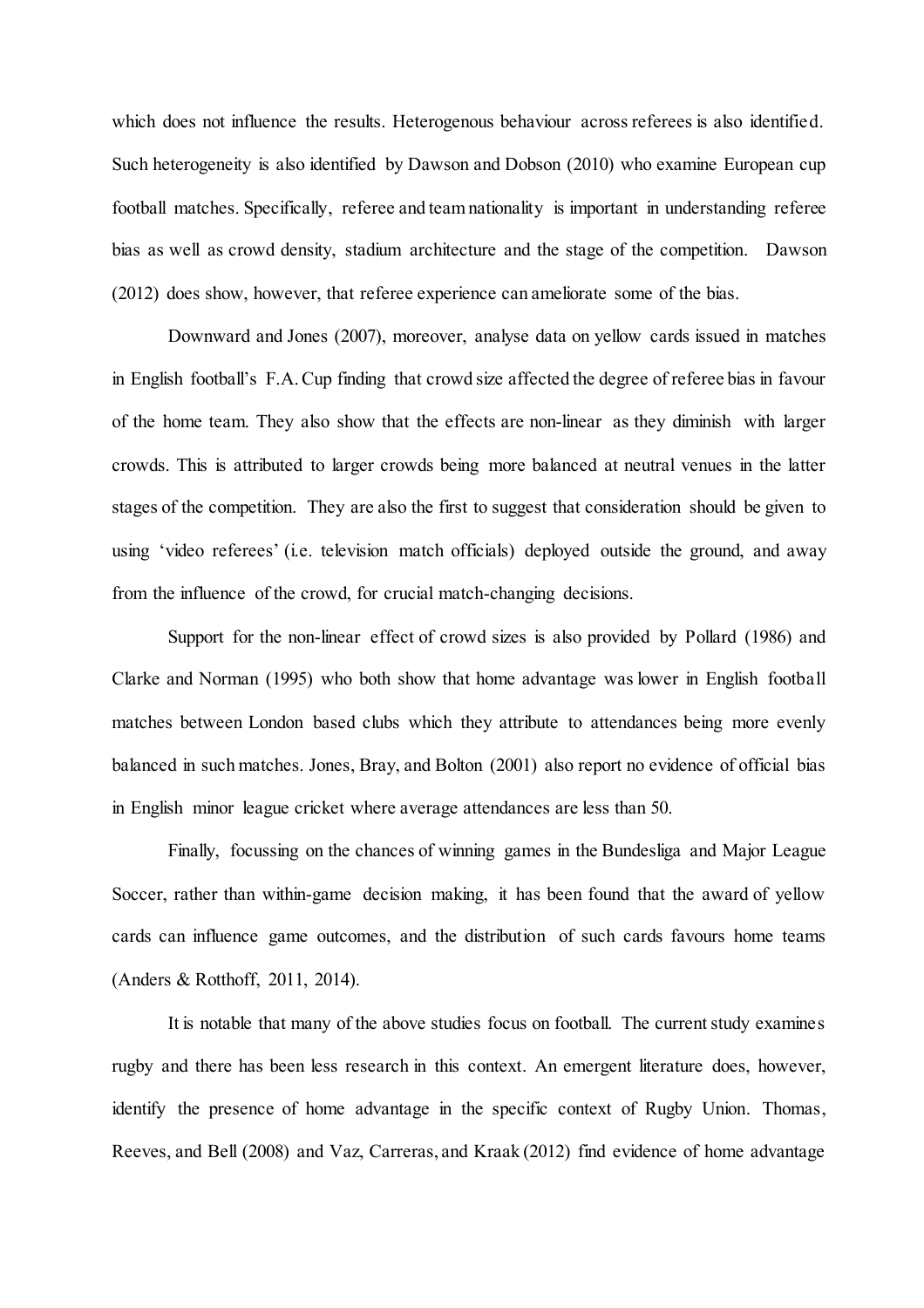in rugby's Six Nations Championship in Europe based on matches played between 2000 and 2007 and 2005 and 2009 respectively. Pretorius, Litvine, Nevill, and Terblanche (1999) report evidence of home advantage in the Currie Cup, a South African rugby competition, although Pretorius, Pierce, and Litvine (2000) subsequently attribute this to the effects of altitude. Gómez, Pollard, and Pascual (2011) suggest that the high level of home advantage observed in Spanish rugby reflects the continuous, aggressive and intense nature of the sport, particularly with home competitors.

These studies did not focus on officials. In contrast, Page and Page (2010) found evidence of referee bias in Rugby Union's southern hemisphere Super 14 and Rugby League's Euro Super League. However, their study focuses on a rather unique situation where, in both competitions, referees officiated in matches involving teams from their own country playing a team from another country. It is found that shared national identity with the referee increases the likelihood of a win, as well as favourable within-game decisions such as the awarding of penalties and the award of yellow cards. It is also shown that the bias increases when scores are closest between competitors.

Increased monitoring of officials has been made possible in sports by the presence of additional on-field officials or the use technological monitoring. As noted earlier, additional monitoring could have both positive and negative effects on the performance of officials. On the one hand the presence of a peer - physically or remotely - can induce higher performance and effort and reduce the effects of bias. On the other hand, the presence of assistance may result in over-reliance which in turn can induce greater pressure from other sources such as the crowd who become increasingly irritated by what they may perceive as the apparent indecisiveness of the officials.

Empirical studies have tended to focus on the impact of increased capacity to monitor sports matches on player behaviour, however. For example, McCormick and Tollison (1984) in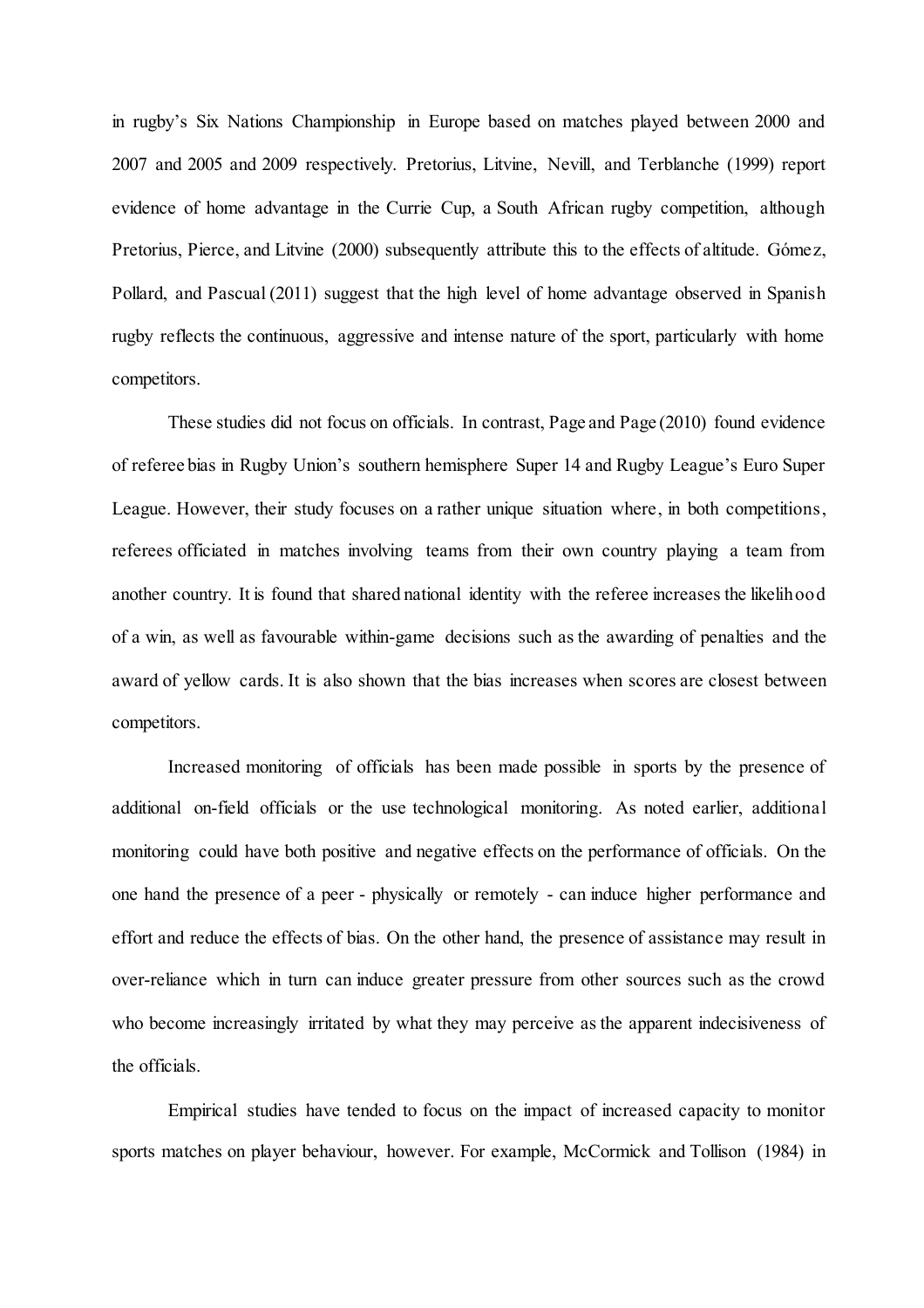the case of North American college basketball find that an increase in the number of officials resulted in a significant reduction in the number of fouls called per game because of asserted greater competence in officiating. However, Heckelman and Yates (2003) find that following an increase in the number of officials in the National Hockey League, there was no reduction in the incidents of foul play, but an increase in the number of incidents of foul play that were observed and sanctioned. Finally, Dawson (2014) finds limited evidence to support the view that the introduction of two additional assistant referees in UEFA Champions League matches over the period 2008/9 to 2011/12 affected the number of fouls called, sanctionable offences observed and attacking play.

A common feature of all the above studies is that they typically refer to on-field officials. Increasingly the use of third-party assistance has been implemented in a number of sports which is directly aimed at monitoring officials' decisions and has begun to attract attention in the academic literature. Hamrick and Rasp (2015) report that the camera monitoring of strike calls in baseball led to a slight increase in the chance that a pitch was called a strike by umpires. Likewise, Shivakumar (2018) analyses the Decision Review System (DRS) in cricket, in which teams can appeal to a third umpire who has access to technological monitoring, up to two times per innings. It is shown that whilst the DRS system does not contribute to home bias, there has been an erosion of the traditional benefit of doubt given to the batsman. Finally, Mills (2017) investigates the impact of the development of technological monitoring of, first, the accuracy of ball-strike calls and, second, new ball-tracking technology, used to feedback accuracy to umpires after games. Improvements in accuracy are identified, with a particular effect on younger officials.

To the best of our knowledge, there have been limited analyses of referee bias in the context of rugby in general and Rugby Union in particular. Moreover, there are no studies on the potential impact of technological monitoring in rugby, although it is not a new phenomenon. In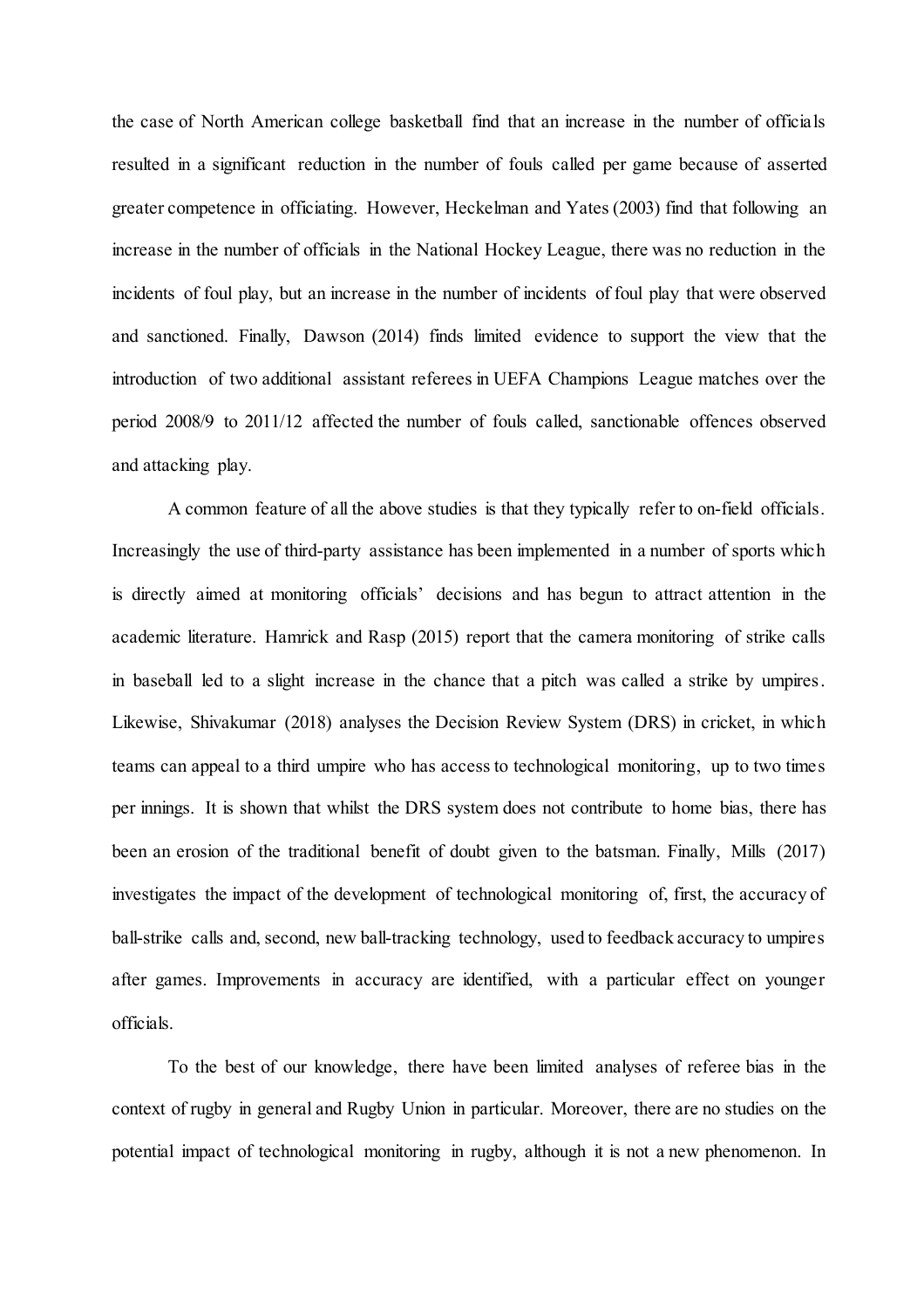2001/02, a television match official was introduced to ERC Rugby to help the on-field referee decide if the ball had been legitimately grounded for a try. The television match official's role was expanded in 2013/14 to include reviews of possible foul play. In what follows, therefore, this paper examines for the first time both the introduction and extension of the television match official in rugby union to determine whether the television match official has influenced the incidence of disciplinary sanctions – in the form of yellow and red card offences – and in the awarding of penalty tries. In particular, the paper investigates the hypothesis of Downward and Jones (2007), and reflecting the theoretical mechanisms previously identified, that the presence of additional monitoring through the television match official could reduce favouritism and therefore bias.

### **3. Data and methodology**

l

The dataset covers matches played in the group stages of the ERC/ERCC between 2000/01 and 2015/16. A small number of missing values associated with attendances and referee experience provides a total sample size of 1,121 matches.

As noted above, several studies of bias in football have focused on decisions on the additional time to be added on at the end of a match which is at the discretion of the referee (Garicano et al., 2005). In top level rugby matches, the referee is not the time-keeper so the scope to favour the home team by playing additional time is limited. Consequently, this paper follows the above literature that analyses the awarding of yellow cards to players for signs of possible referee bias. Yellow cards were introduced to the ERC at the start of the 2000/01 season.<sup>2</sup> In rugby a player who is shown a yellow card is excluded from the match for a period of 10 minutes and cannot be replaced thus leaving the player's team a player short for that period. The analysis also focuses on the award of red cards. A red card results in a player's permanent expulsion from

<sup>2</sup> Sendings-off and red cards have been in operation much longer.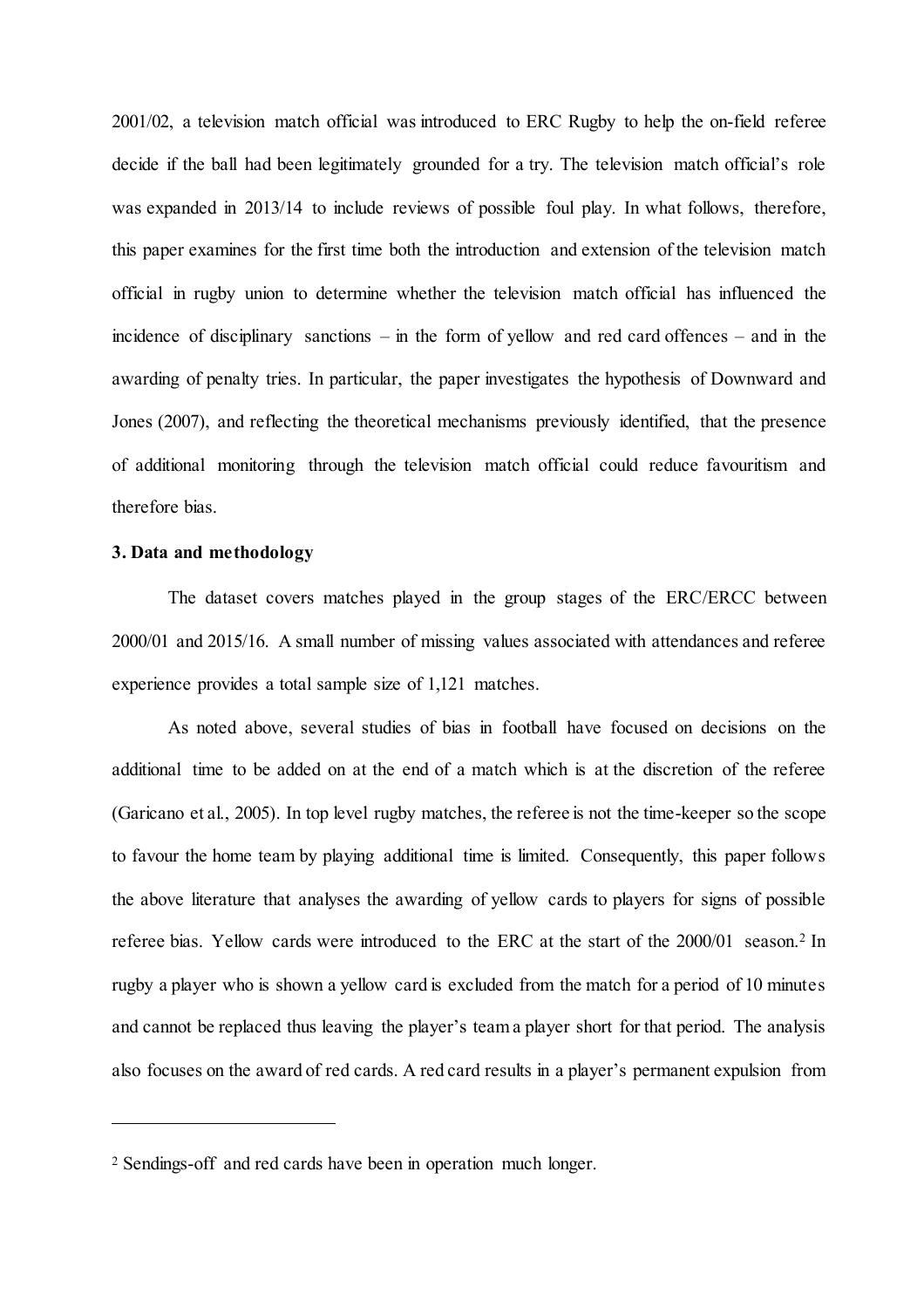the current match. In rugby, moreover, a penalty try may be awarded when the referee believes that foul play prevented a try from being scored. Consequently, the paper also examines if more penalty tries are awarded to the home team.

The data show a higher proportion of yellow and red cards being awarded to the away team. Penalty tries are rare, which is perhaps not surprising as the referee must be certain that a try would probably have been scored in the absence of the infringement. Thus, in the 1,121 ERC pool stage matches in the sample, only 122 penalty tries were awarded, although nearly twice as many were awarded to home teams as to away teams (78 versus 44). Red cards are also rare; 16 red cards were issued to the home team and 27 issued to the away team in the sample<sup>3</sup>.

The key feature of this paper is the impact of the television match official on the incidence of yellow and red cards and the awarding of penalty tries. A preliminary analysis of the mean number of incidences (yellow cards, red cards and penalty tries) before and after the introduction of the television match official in 2001/02 and extension of their role in 2013/14 is provided in Table 1. There is a marginal increase in yellow cards awarded to the home team but a larger increase for the away team following the introduction of the television match official (to mitigate against possible trend effects associated with rule changes which could influence home bias, as previously noted, a season-based time trend is included in the conditional estimations detailed below). A further increase is observed for yellow cards awarded to home teams whereas there is a fall for away teams following the extended role of the television match official. Much smaller increases are associated with the awarding of penalty tries when comparing the period before the introduction of the television match official but larger increases following the extended role of the television match official. Finally, reductions in red cards are observed for both home and

l

<sup>&</sup>lt;sup>3</sup> Full details on the distributions relating to the incidence of yellow and red cards and penalty tries are available from the corresponding author upon request.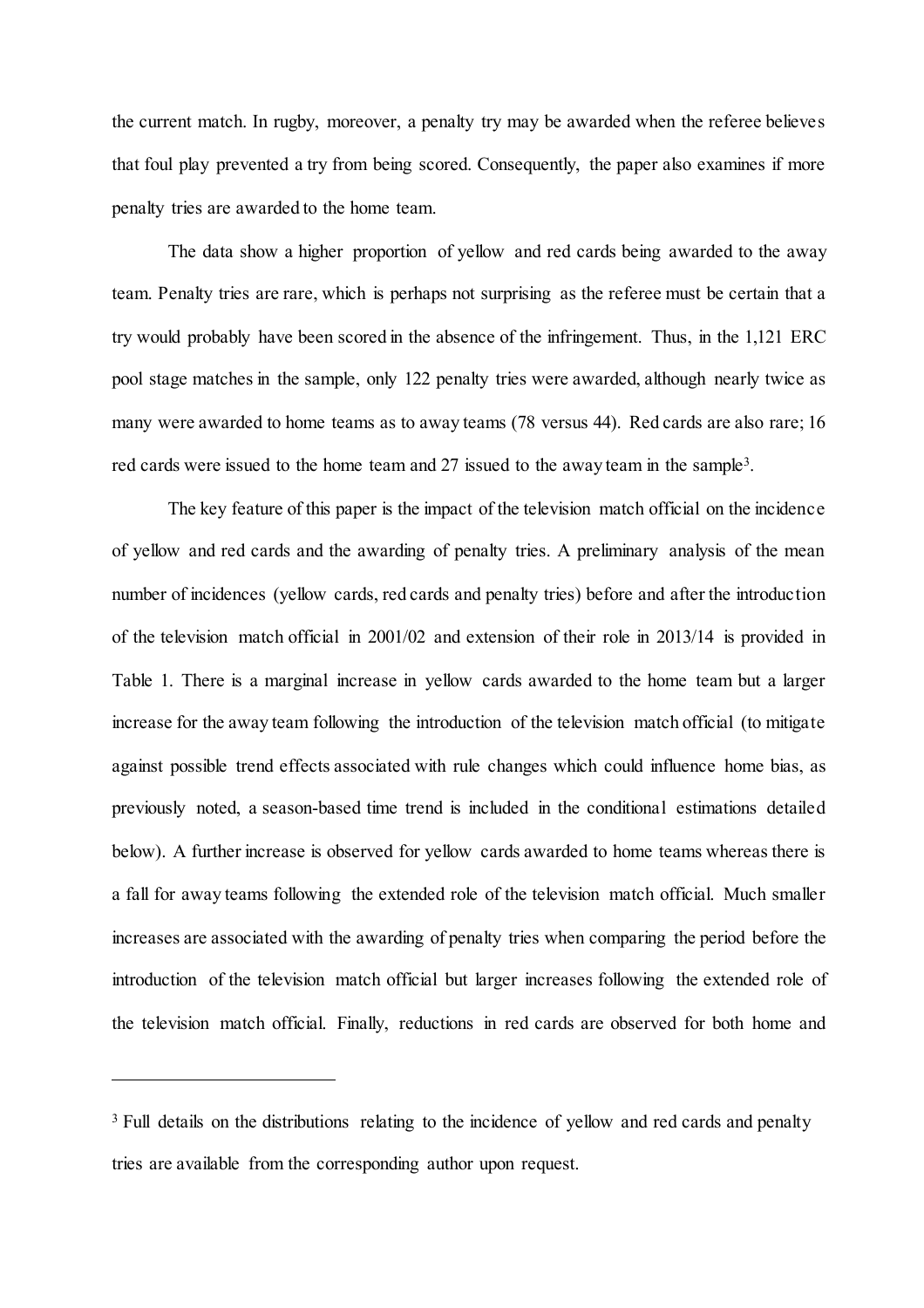away teams following the introduction and extension of the television match official.

#### Table 1 near here.

In the empirical analysis that follows the dependent variable is constructed to combine both yellow and red cards and penalty tries as well as for these three types of incident separately. Following Dawson et al., (2007) the composite measure weights a red card as double that of a yellow card. For the purpose of this study penalty tries are given the same weight as a yellow card. This is consistent with the view, often reported in the media, that teams concede 7-8 points on average during the period of a yellow card; a penalty try is worth five points and the subsequent conversion, worth 2 additional points, is almost always scored as the kick is taken from in front of the posts (Petty, 2014).

One approach to modelling incidents of yellow card offences is to use count data regression models within a bivariate framework (Dawson et al., 2007). However, it is also possible to model count data using discrete choice methods (Cameron & Trivedi, 2005) and such methods have previously been adopted by Dawson and Dobson (2010) and Dawson (2012). Given the distribution of disciplinary sanctions, we believe it is both appropriate and sensible to adopt a discrete choice framework. Specifically, we utilise a generalised bivariate ordered response framework for the composite measure and yellow card offences and a generalised bivariate binary response framework for red cards and penalty tries, given their relative infrequency.

The generalised bivariate ordinal / binary regression model is:

$$
Y_h^* = \mathbf{X}'\beta_h + u_h \qquad [1]
$$

$$
Y_a^* = \mathbf{X}'\beta_a + u_a \tag{2}
$$

Where  $Y^*_{h}$  and  $Y_a^*$  are latent variables associated with the home and away team, respectively,  $X'$ are row vectors of explanatory variables and  $u_h$  and  $u_a$  are unobserved residuals that may be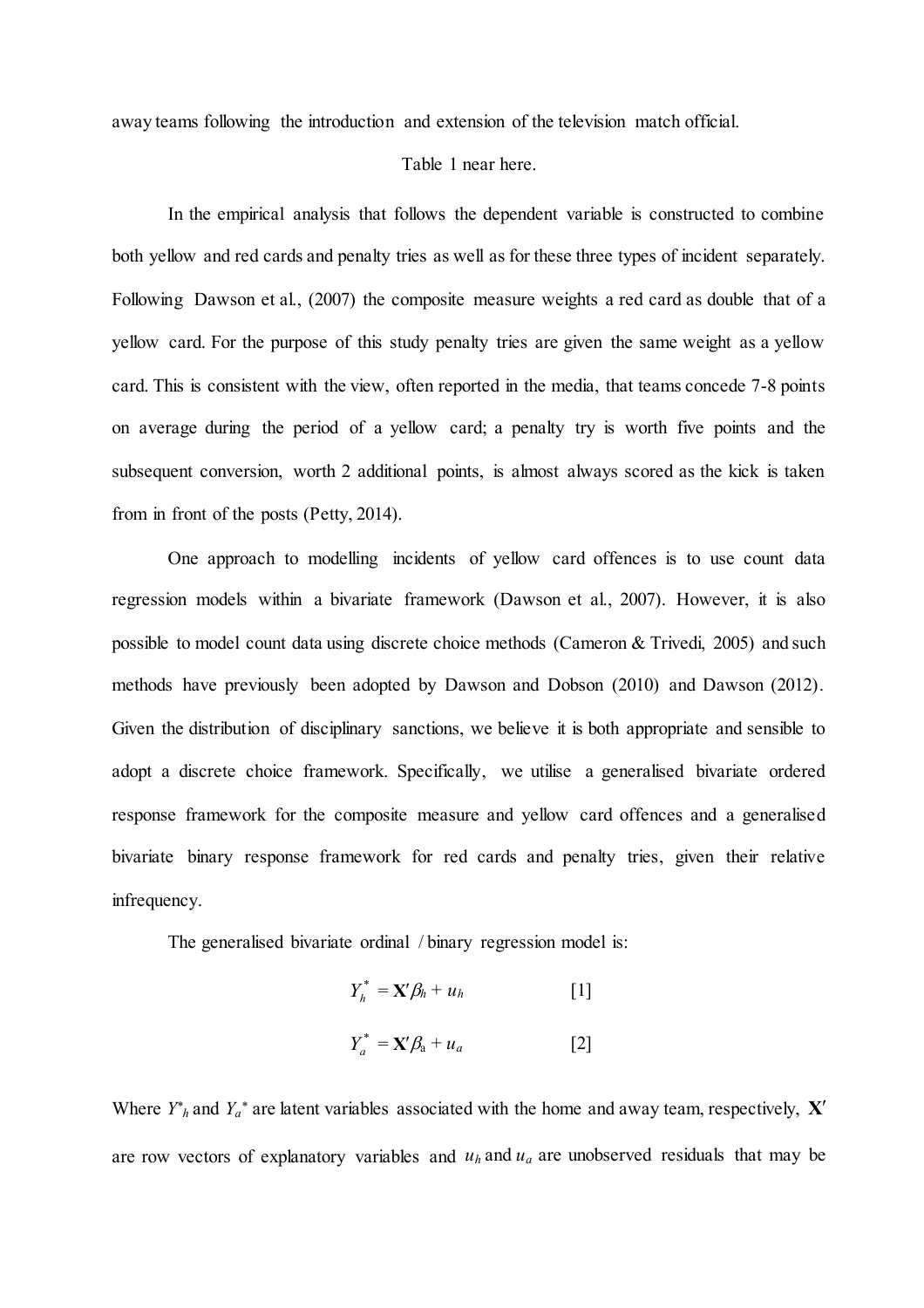stochastically dependent and non-normally distributed. For the various specifications of the dependent variable being estimated, the latent variables are constructed according to the criteria as set out in Table 2.

### Table 2 near here.

A number of important explanatory variables are included in the analysis. Table 3 contains their description and descriptive statistics. To assess the impact of the television match official, dummy variables scored one (and otherwise zero) are included for matches in which a television match official was operational and for matches when the role of the television match official was extended.

### Table 3 near here.

Other confounding influences are controlled for as identified in the literature. Differences in team quality may affect the number of offences committed as a weaker team may commit more infringements and therefore be issued with a higher number of sanctionable offences (Madrigal & James, 1999). To capture relative team quality, the ranking points system which was used to seed the ERC pool draw from 2007/08 onwards is used. Teams received four points for finishing top of their ERC group, three points for second and so on. They received further points depending on how far they progressed in the knock-out stages with a maximum of 11 points for the winning team. Teams participating in a subsidiary competition, the European Challenge Cup, were also awarded ranking points for reaching the knockout stages of that competition. The ERC rankings were determined by the cumulative total ranking points earned by each team over the previous four seasons. In this paper ranking points for each team for each season from the inception of the ERC in 1995/96 onwards were estimated using the ERC ranking points system. Rather than using cumulative ranking points over the previous four years, a weighted-points total for each team over the previous four years with the weights declining with time was estimated. The ranking points for each team for season t is  $\Sigma(p_{it-1} + .75p_{it-2} + .5p_{it-3})$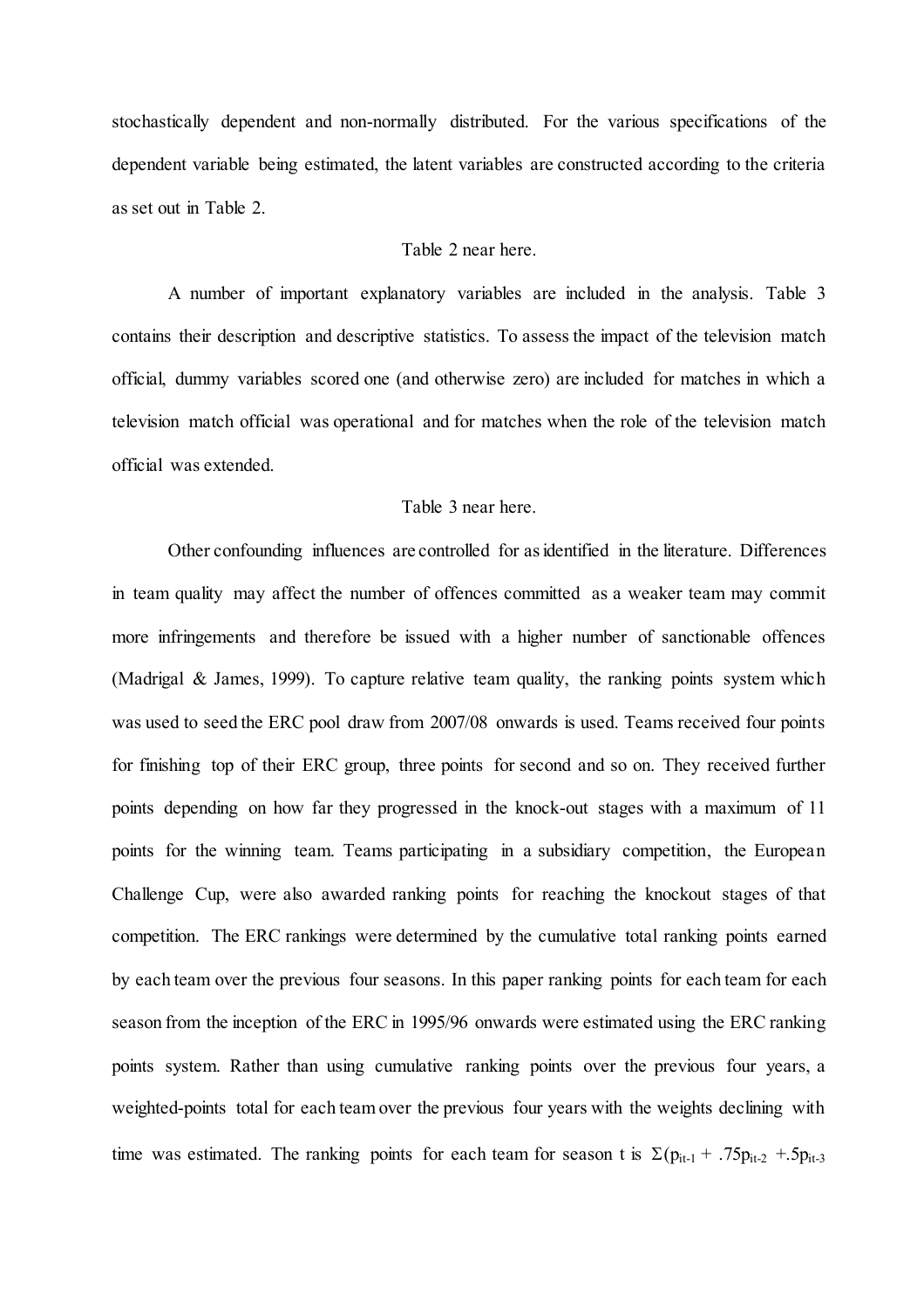$+25p_{it-4}$ ) where  $p_i$  is the number of ranking points. Teams were then ranked into four groups based on the estimate of ranking points for each team. The highest ranked teams were given a ranking of 1 the next ranked teams were ranked 2 and so on. Thus, the model includes a variable which measures the difference in ranking as a measure of differences in team quality where the rankings range from 1 to 4.

As well as variables relating to the television match official and relative team quality variables relating to match attendance and ground capacity are included. As noted previously, the role of the crowd is a well-established determinant of the social pressure on the match officials and players leading to home advantage.

The nationality of the participating teams and the referee for each match along with the number of matches in the competition in which the referee previously officiated, which is used as a proxy for referee experience, are also included. For example, a more experienced referee might be less susceptible to crowd influence. Dawson (2012), for example, found a reduction in the number of disciplinary sanctions issued with respect to football referees with more experience officiating in European club cup competitions.

Other match-based characteristics that are included as confounding effects relate to the game number of the group stage, if the teams playing are still able to qualify, have qualified or can no longer qualify for the knock-out phase, and whether the contest takes place in the evening are included. Finally, a variable relating to the introduction of the bonus point to see whether the more attacking play this was designed to encourage also increased the number of offences committed.

### **4. Results and discussion**

The empirical results presented and discussed reflect analysis based on two main themes derived from the construction of the dependent variable; the composite incident of sanctions and the separate analysis of yellow and red cards, and the awarding of penalty tries. In all cases the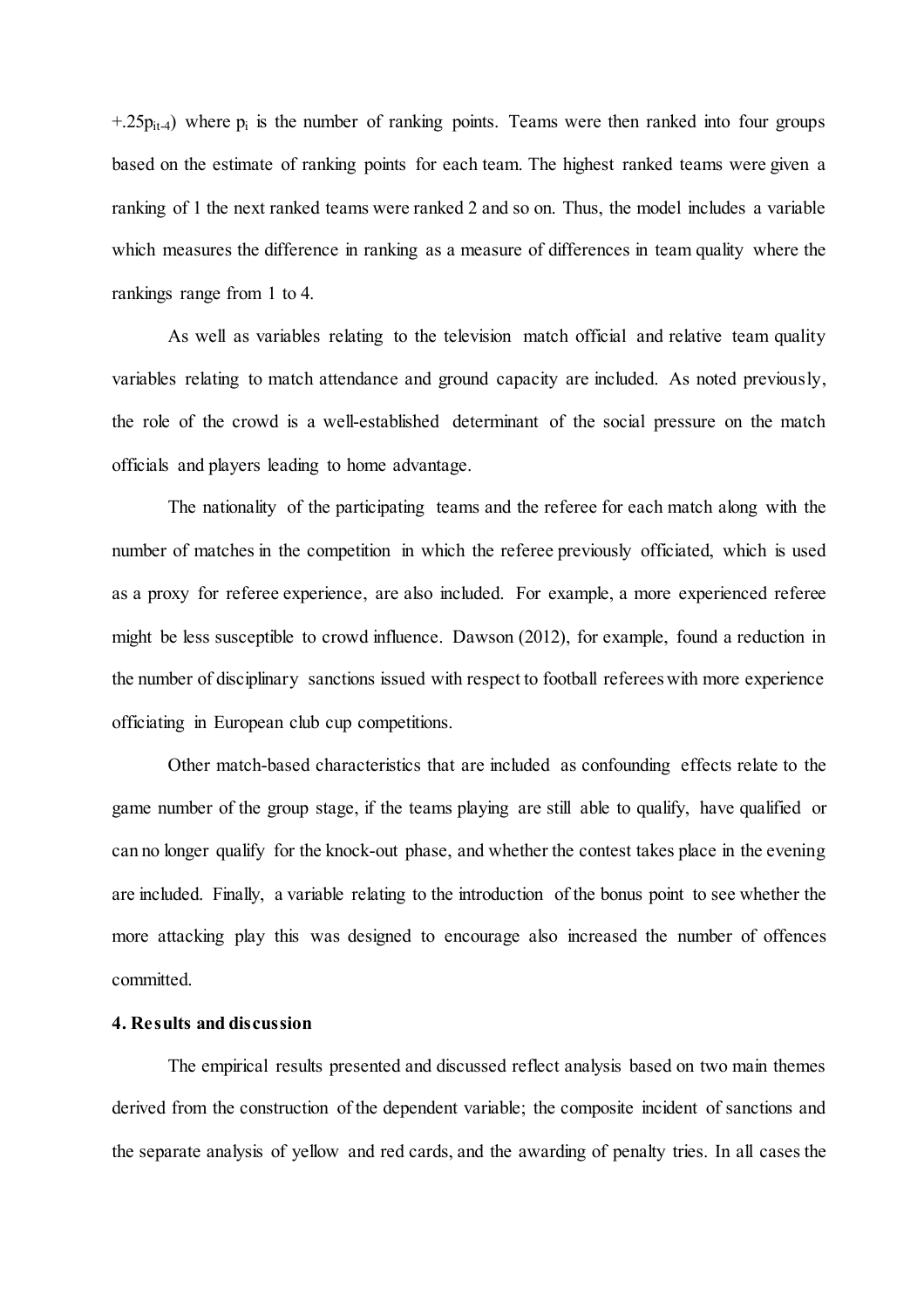model estimated error term is assumed to be distributed according to a Clayton copula function. <sup>4</sup> In all models the null hypothesis of equal coefficients,  $H_0$ :  $\beta_h = \beta_a$ , which is tested on the basis of a Wald test, can be rejected, showing that the models have an overall statistical relevance.

Table 4 reports results for Models 1 and 2 in which a composite measure that combines all three types of offences is considered. In Model 3 attention is restricted to a composite measure of sanction based only on the incidence of yellow and red cards.

#### Table 4 near here.

Model 1 includes all the explanatory variables other than team nationality and referee nationality. The main findings are that there are positive and statistically significant effects associated with the introduction of the television match official for the away team (but only at the 10% level of significance). No effect however is found following the extended role of the television match official. There are (at least) two possible interpretations of this. First, and despite initially only adjudicating on the awarding of a try, the television match official acts as monitoring device, implicitly making the on-field referee more vigilant to acts of foul play. Alternatively, it could be that acceptance of aggressive, and strategic behaviour of players has generally increased over time.

Referee appearances, which proxy referee experience, are also an important determinant. It is shown that more experienced referees issue fewer sanctions compared to less experienced officials, a finding that is consistent with Dawson (2012). The effect size is similar across both

l

<sup>4</sup> Other copula models were also considered (e.g. Gaussian, Frank, Gumbel and Joe) but the Clayton provided the best fit according to the likelihood function.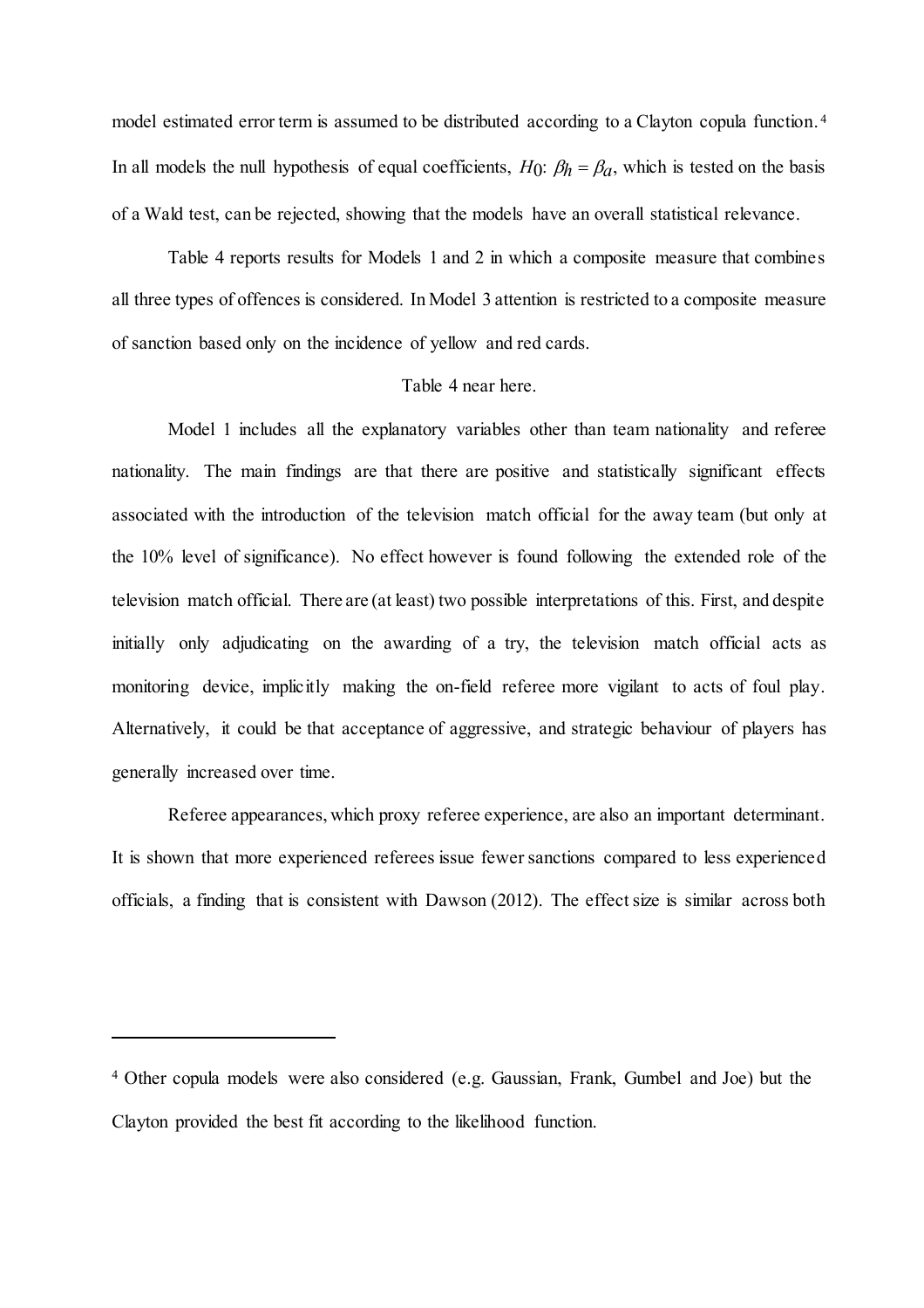home and away teams<sup>5</sup>.

l

There is also evidence that social pressure, in the form of the crowd, matters. For home teams, fuller stadia result in more sanctions issued to the home team whereas it is the absolute size of the crowd which appears to increase the number of sanctions issued to the away team. Fuller stadia could suggest more balanced crowd influences as suggested by Pollard (1986) and Clarke and Norman (1995) and Downward and Jones (2007).

Relative team quality is also important, affecting the home team negatively (decreasing the number of offences) and the away team positively (increasing the number of offences) as indicated in the literature (Madrigal & James, 1999). In the case of the away team, this is consistent with the view that weaker teams commit more offences. The negative sign associated with the home team is unexpected and could relate to implicit bias of officials seeking to compensate for lower quality, but the effect is only marginally significant. Finally, the round number of the group stage of the competition is associated with an increase in offences. This makes sense since matches towards the end of the group stage are potentially more important in determining the final group standings and are likely to be more fiercely contested as with playoffs (Longley & Lacey, 2012).

The main results associated with the television match official and referee experience hold up with the inclusion of team nationality and referee nationality variables being added in Model 2 and the results also show that the size of attendances increases the number of offences by both

<sup>5</sup> To mitigate against possible selection effects a series of robustness checks were performed in relation to referee experience. This included robustness checks by restricting the sample to referees to similar levels of experience as well as interacting referee experience with the television match official dummies. These robustness checks (which are available from the corresponding author on request) do not change the main findings reported here.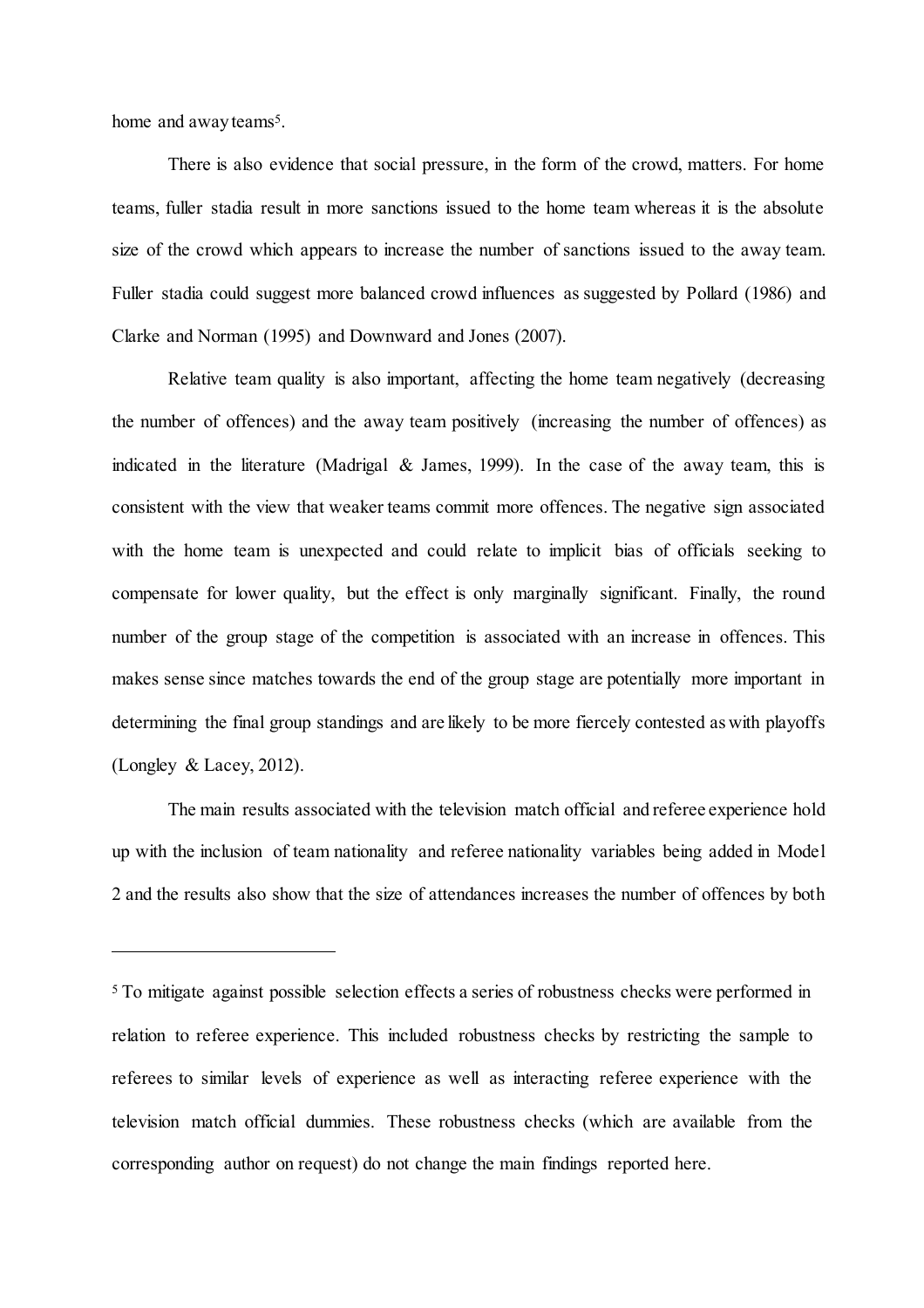the home and away team. This could also be linked to the later stages of competition and increased rivalry and fan interest. There is also evidence that the interaction of attendance size and the rank of the team reduce the number of sanctions issued to the home team. In contrast to Model 1, the relative team quality measure is no longer significant. This is likely to be a result of the correlation between relative team quality and team nationality effects.

When the composite measure is restricted to yellow and red cards (Model 3) similar results to those presented in Model 2 are found, but here the extended role of the television match official is now significant. The season time trend also implies that offences committed have fallen over time, but the effect is only significant for the away team. Given the construction of the dependent variable in this model, the number of penalty tries awarded to the home and away team can be added as additional explanatory variables. As perhaps expected, matches in which a penalty try is awarded to the home team are also associated with higher levels of yellow and red cards issued to the away team. In a similar manner, higher levels of yellow and red cards issued to home teams tend to coincide with penalty tries awarded to away teams.

The second set of the empirical results considers the award of yellow cards, red cards and penalty tries separately, with the results reported in Table 5. The results associated with the consideration of just yellow card offences (Model 4) is in line with the results of the corresponding model that combine yellow and red cards (Model 3). This is to be expected since, as noted earlier, the distribution of yellow cards has much the highest frequency of all offence types considered.

#### Table 5 near here.

In the case of red cards alone (Model 5) there is evidence that the extended role of the television match official has led to a decrease in the probability of a red card being issued to the home team but no evidence that the probability of a red card being issued changed with the television match official's initial introduction. Here no effect at all for red card offences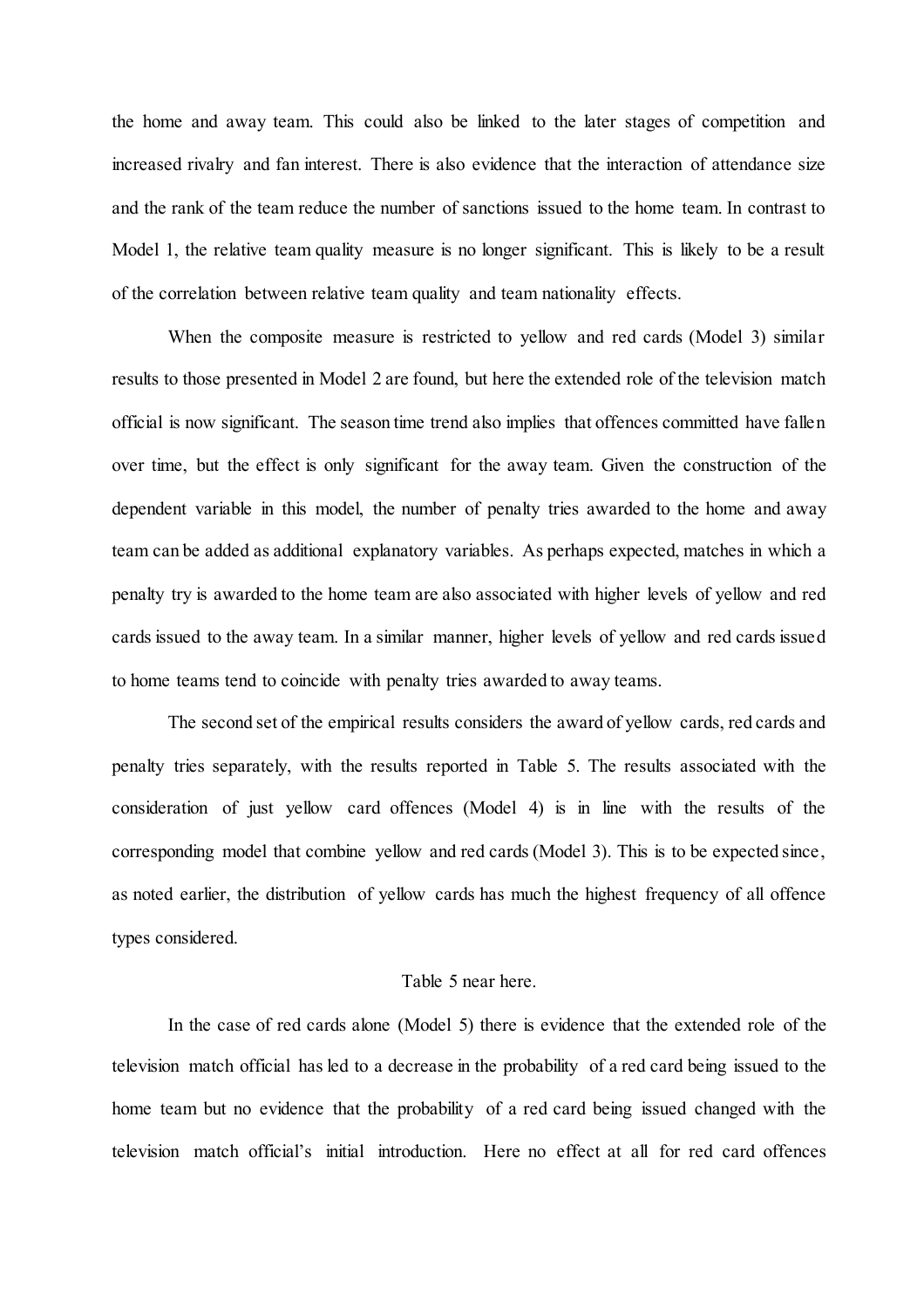committed by the away team is identified. There is also no evidence to suggest that referee experience matters. Strong evidence is, however, found that red cards often precede or are followed by yellow cards and/or penalty tries especially against away teams. It is in this specification that the strongest effect statistically in relation to home teams already qualified is observed. A significant reduction in sanctions is observed for both the home and away team. In a similar manner, when the away team cannot qualify, there is a similar reduction in the number of offences committed by the home team. Interestingly in circumstances in which the away team has already qualified, increases in offences are observed for both the home team and away team. An increase in the probability of red cards awarded to home teams is also observed.

Finally, in Model 6 attention focuses on penalty tries. In this specification no evidence of a television match official effect is found although there is evidence that more experienced referees are less likely to award penalty tries to the home team and the combination of attendance and rank now has a negative impact on penalty tries awarded to the away team. As in Model 5, similar effects are associated with the perceived intensity of the match (with respect to the home team having already qualified). In a similar manner, penalty tries often follow or are preceded by the award of yellow and red cards. The probability of a penalty try awarded to the home team is positively and statistically significantly related to a yellow or red card issued to the away team and are less likely to be awarded a penalty try when they have a player sent-off. For the away team only matches where one or more yellow cards has been issued to the home team increase the probability of a penalty try being awarded.

### *4.1 Implications and future research*

The main finding and the key contribution of the paper is that the presence of additional monitoring through the use of the television match official, both when it was first introduced and when the role was expanded, has had an influence on the issuing of yellow and red cards and in the awarding of penalty tries to the home and away teams. To the extent that the adoption of the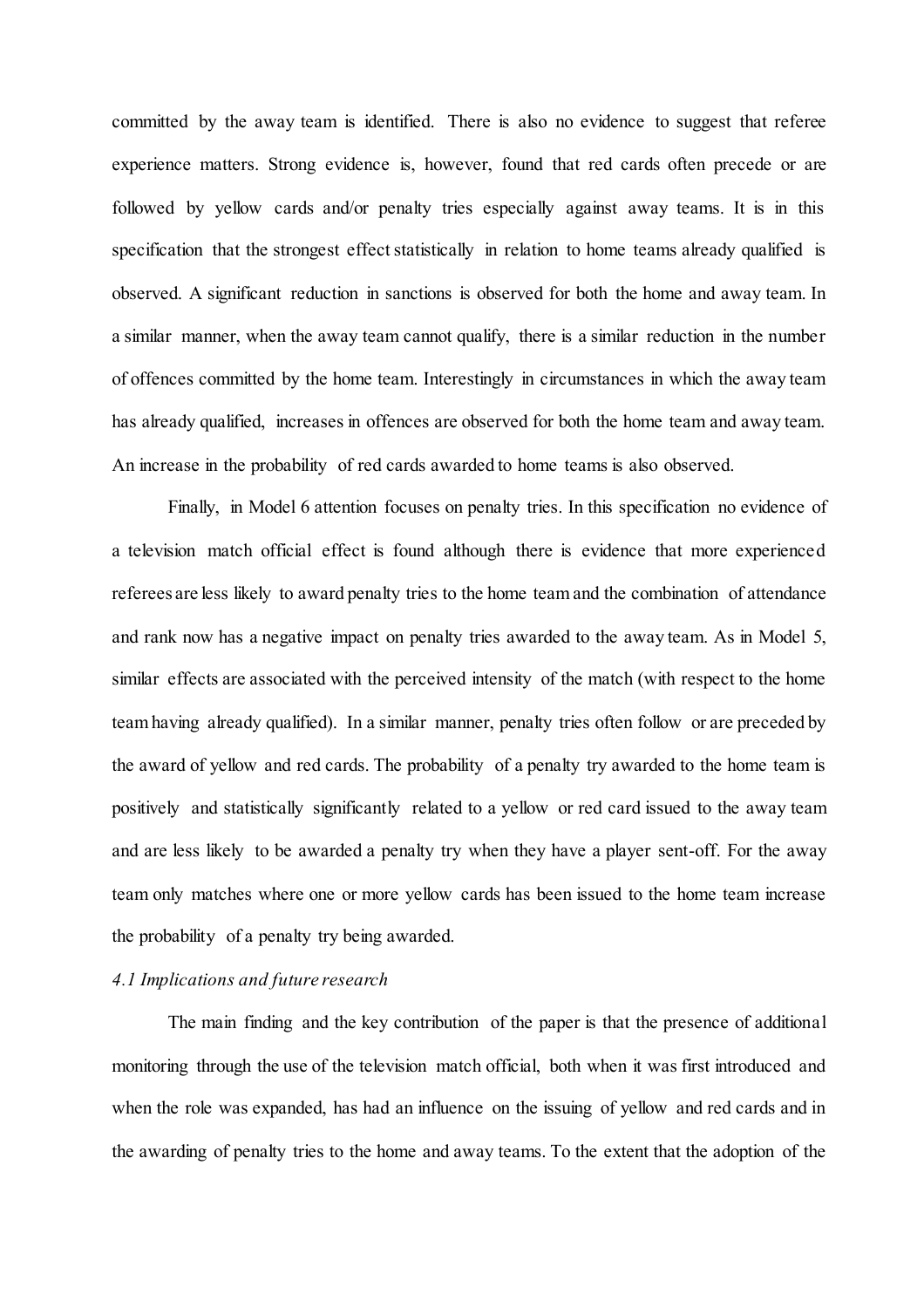television match official has increased the number of yellow cards awarded to the away team this implies that home advantage has increased since its introduction. This suggests that there have been unintended consequences associated with its adoption. It appears that referees might have been trying to counter home advantage bias without the television match official. This is evidence of 'game management' in which officials engage in discretionary and perceived desirable application of the laws of the game with referees making judgements based on the context of the game (MacMahon & Mildenhall, 2012). The above analysis suggests that, in the absence of the television match official, officials informally countered home advantage but then adjusted their behaviour with the additional monitoring. Whether this was conscious or unconscious cannot be established from the data, but clearly merits further investigation.

There are a number of implications of these findings for sport management. The first is that they further demonstrate the usefulness of the Principal-Agent theoretical model to understanding game management in sporting contexts. As identified earlier in the literature, the effects of additional monitoring in a Principal-Agency context are predicted to vary depending on the implementation of the monitoring and the purpose to which it is put. The results in this paper confirm this and suggest that there is not a simple necessary outcome of improved balance in decision making following the adoption of technology, as perhaps suggested by Downward and Jones (2007) and has been found to be the case empirically by Shivakumar (2018).

The second and related implication is that the implementation of additional technological monitoring in sport highlights that the nature of sport is, in general, a context laden activity and needs to be managed as such. Specifically in the context of official decision making adding additional monitoring, as Collins (2010) argues, challenges the ontological authority, of the official, with match outcomes potentially becoming dependent on the form of monitoring of a game. In this sense the nature of the sports product changes. It follows that the potential interrelationships between the competitors and officials has to be considered fully before making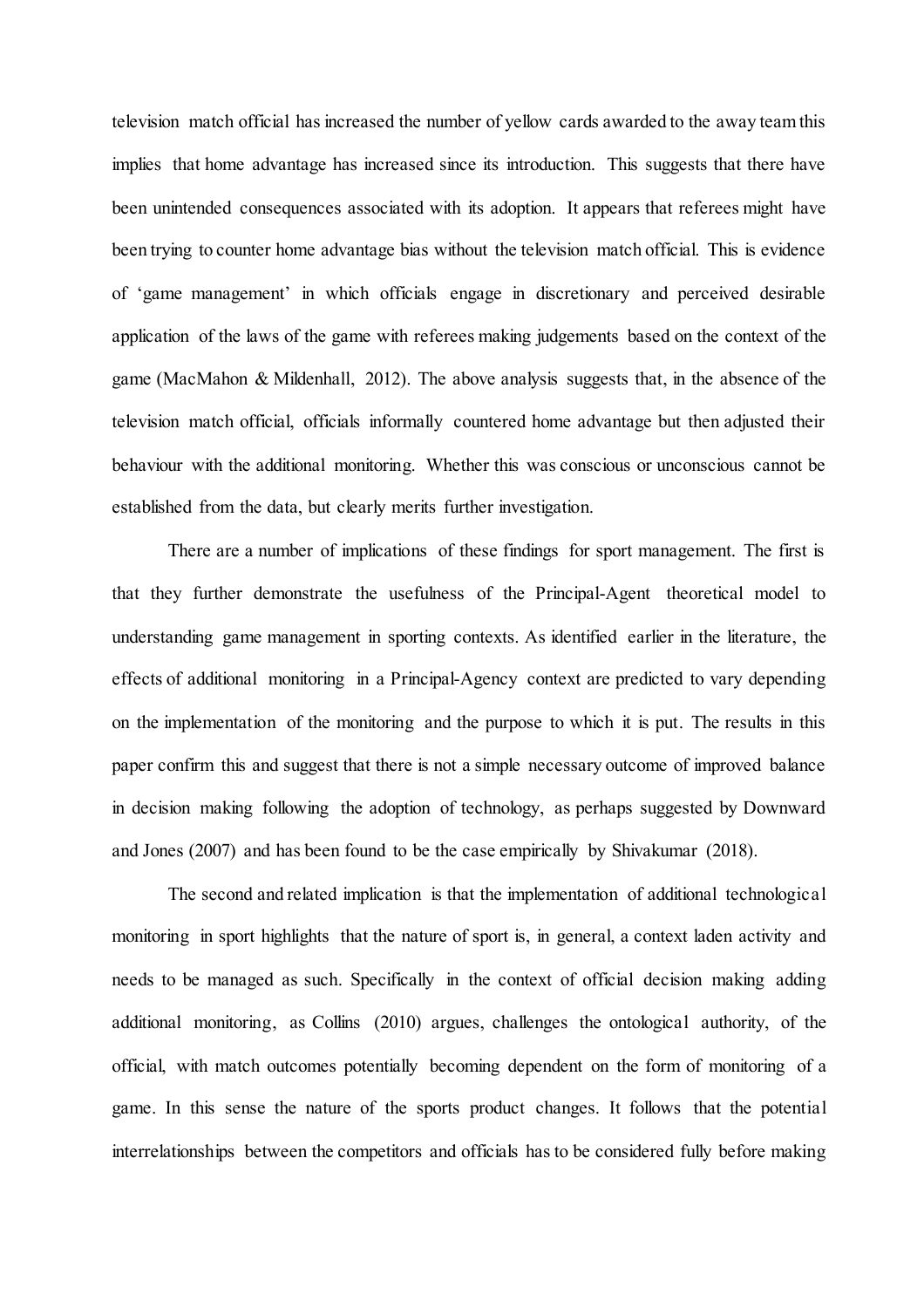changes to monitoring mechanisms in order to avoid unintended consequences. As noted earlier, though debated, the impact of yellow cards in rugby can be profound. High profile officials such as Nigel Owens identify that between 7 and 10 points can be conceded during the period of a yellow card (BBC, 2017). At the same time winning margins have been noted to be in the region of 11 points in both the northern and southern hemispheres (Premiership Rugby, 2013; Talking Rugby Union, 2013). It follows that the impact of yellow cards, that is one decision of the official, can be decisive in determining match results.

The third implication is that to reduce the variance of outcomes through bias, the same monitoring approach should be adopted for all matches in a competition. This is particularly important in the context of rugby because currently not all matches have a television match official in some competitions and the same referee may be involved across these matches. Generally, it is clear that the management of officials needs to be adapted to ensure that officials recognise how the television match official may affect their decision making and, of course, mechanisms for reducing this influence need to be established.

A number of implications also arise specifically for the specific management of rugby. Critics have argued that the use of the television match official has added significantly to the duration of rugby matches (The Economist, 2015). In one high profile ERCC match in 2017/18 the television match official review took 6 minutes and 40 seconds before a decision was reached (Thornley, 2018) while World Rugby subsequently announced that the television match official had erred by failing to award a try in the 2018 Six Nations Championship match between England and Wales (Rees, 2018). Issues have also been raised about control over replays with suggestions that broadcasters may not provide images to television match officials that might prove unfavourable to the home team (Thornley, 2018). If correct this could also partly explain the findings that the television match official has increased the number of yellow cards awarded to away teams. If this is the case this clearly needs correction. However, this would increase the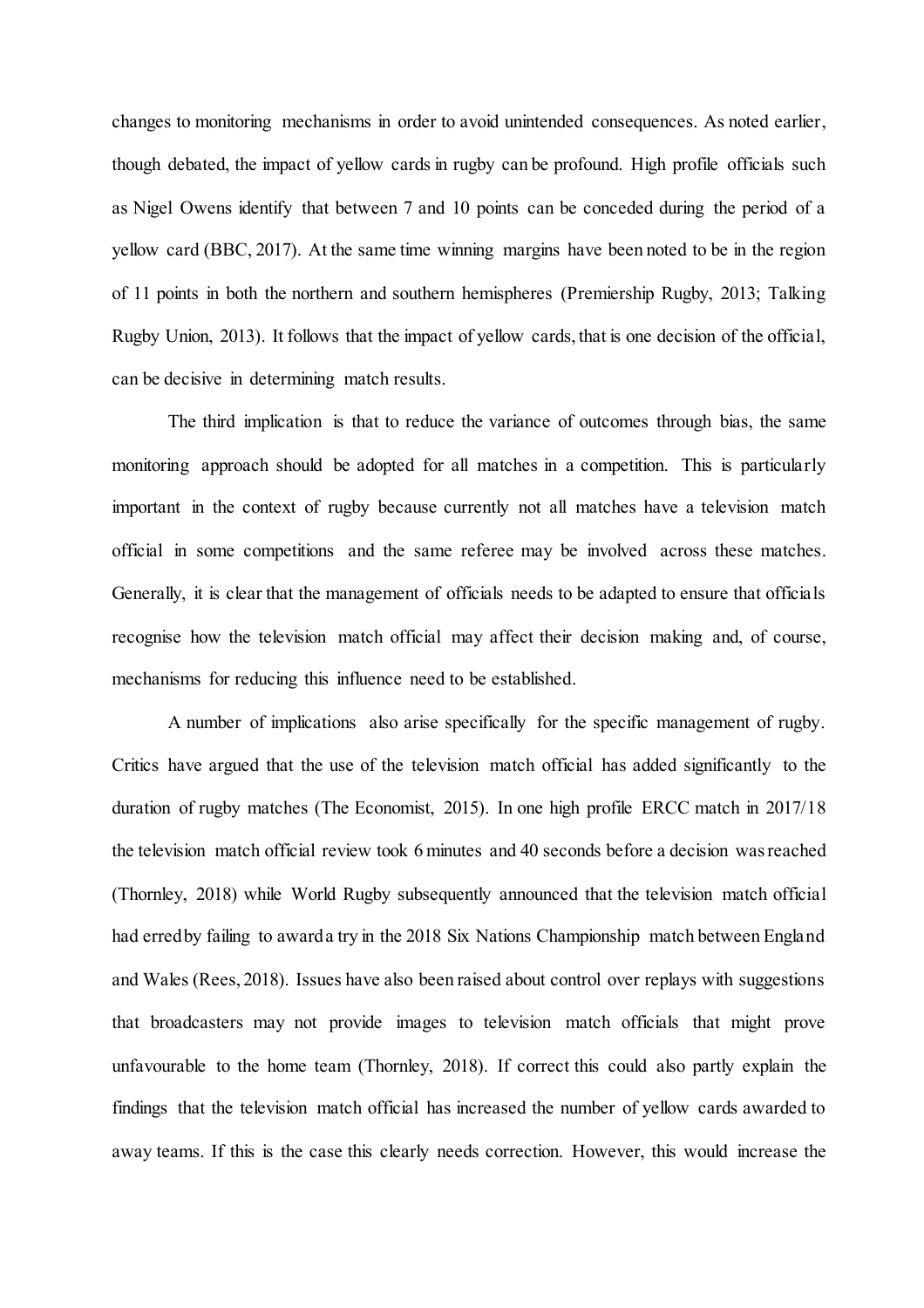cost of the television match official to the sport and independent control over images from the broadcasters would be needed. More generally, these discussions recognise that it is not clear to stakeholders that the role of the television match official is neutral on decision making and therefore necessarily advantageous to the sport.

Consequently, further adjustments to the role of the television match official are taking place. Super Rugby amended its television match official rules in 2017 limiting television match official interventions to cases involving blatant errors by the on-field referee (Radio New Zealand, 2017). Finally, The Economist (2015) argued that television match officials should be located away from the ground, as Downward and Jones (2007) suggested, rather than in outside broadcast vehicles in the stadium, where crowd influences may persist. Further scrutiny of the role and impact of television match officials is thus important by governing bodies to remove the risks of outcomes being potentially determined through biases.

A number of avenues for future research are also raised by the paper and could be addressed if other data permit their investigation. Clearly, underlying team performance and strategy is the possibility that teams do not always field their strongest sides whilst playing away from home, or they lose motivation, which has been noted in rugby (Julian, 2017; Ray, 2018). It follows that future research could attempt to match teams and their squads as closely as possible in seeking to control for such confounding effects, that simple controls for previous form of teams do not capture. A further issue is that yellow cards, or other sanction, can have different effects at different times of the game. To lose a player for the majority of a game to a red card is likely to condemn a side to certain defeat. In contrast for a team to lose a player to a yellow card, with two minutes to play may not affect the result, assuming that this is not in a situation in which the yellow card went to a defending side under duress close to the try line and the scores are very close. Timing has been shown to matter in official sanction in football (Buraimo et al., 2010).

*4.2 Conclusion*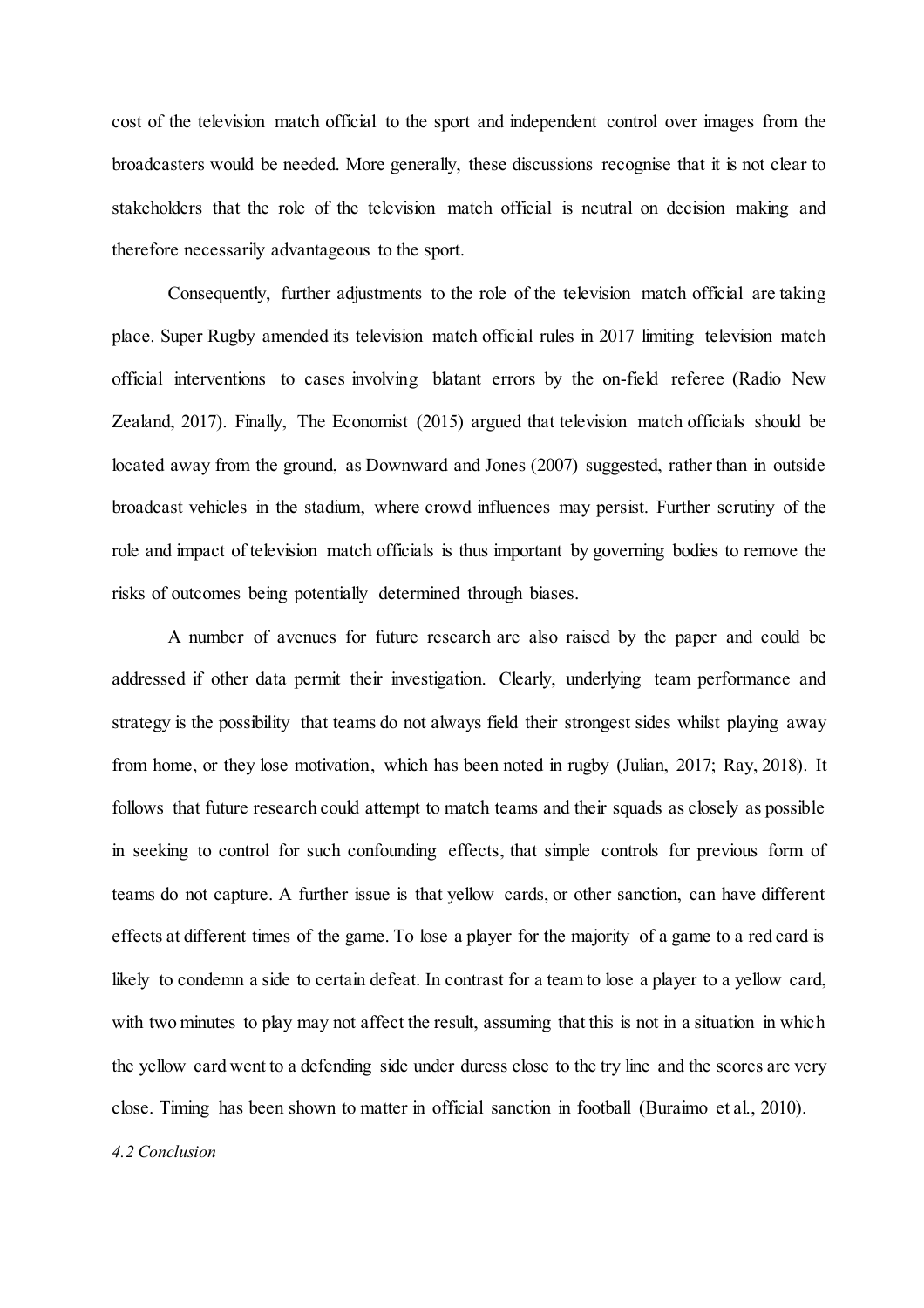Whilst a lack of bias in sporting competition has always been viewed as desirable in sport, it is well known that home advantage applies to many sports. Through the influence of crowds, match officials are identified as a key source of the mediation of home bias as crowds, amongst other factors such as nationality, familiarity with teams and players can influence the subjective judgement and potential preferences of officials. In the context of a Principal-Agency Problem, in which officials are imperfectly monitored by sports organisers, this has prompted the use of the television match official to help to remove subjective judgement. Based on an analysis of the award of sanctionable offences in matches played in the group stages of the European Rugby Cup (ERC) and European Rugby Champions Cup (ERCC) over 15 seasons from 2000/01 to 2015/16, the key finding of this paper is that the use of the television match official has increased the number of yellow cards awarded to away teams, increasing home bias and suggesting that referees may have been consciously or unconsciously seeking to avoid contributing to home bias before the introduction of the television match official. Recognising that such an adjustment takes place according to the circumstances of the match is important information for the management and planning of the monitoring of sports officials. Only through a clearer understanding of how third-party scrutiny influences decisions can officials receive the relevant training that they deserve to cope with this added influence on their behaviour.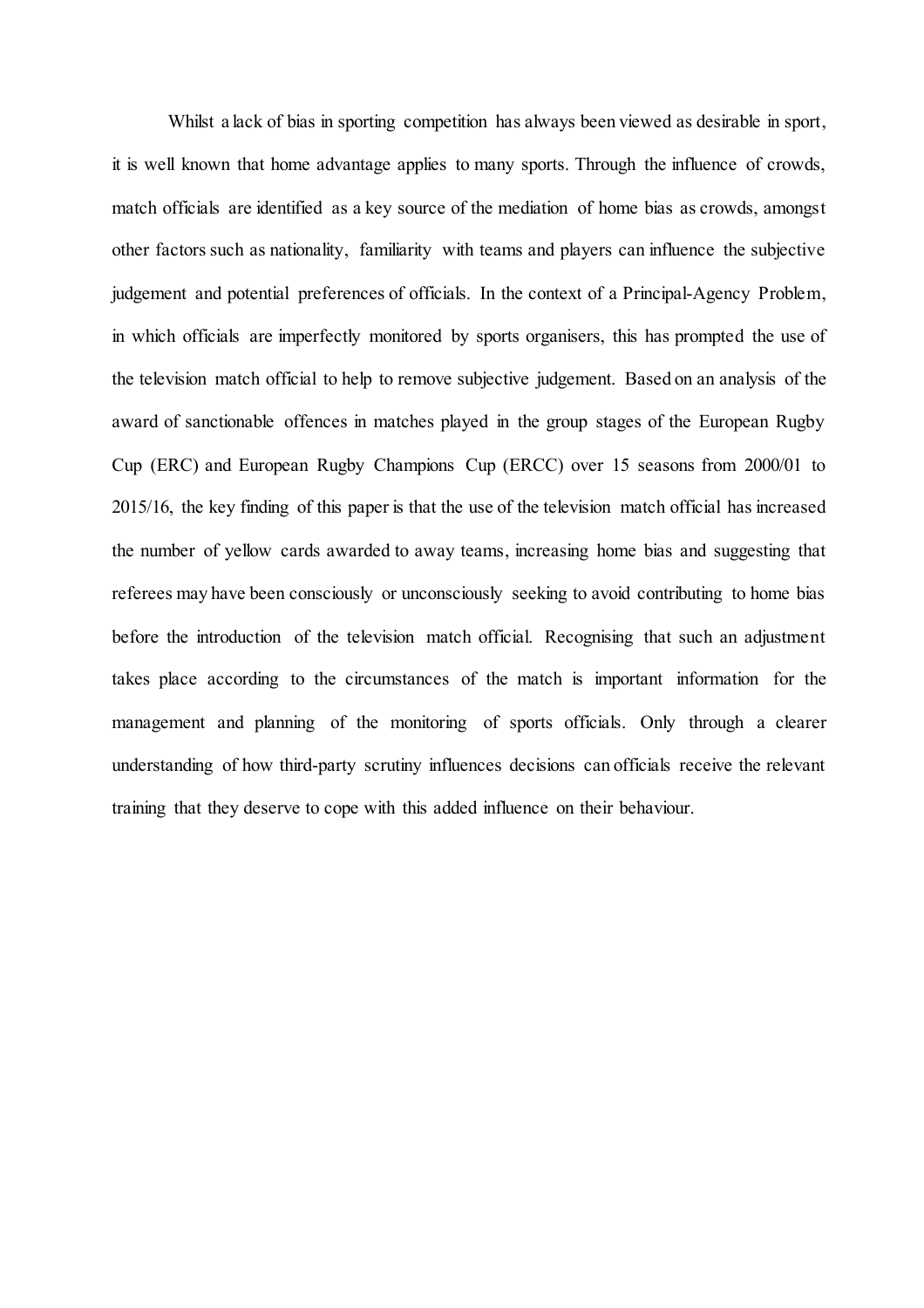### **References**

- Anders, A., & Rotthoff, K. W. (2011). Yellow cards: Do they matter? *Journal of Quantitative Analysis in Sports,* 7(1), 1-12. .https://doi.org/10.2202/1559-0410.1286
- Anders, A., & Rotthoff, K. W. (2014). Is home-field advantage driven by the fans? Evidence from across the ocean. *Applied Economics Letters*, *21*(16), 1165–1168. https://doi.org/10.1080/13504851.2014.914139
- BBC. (2017). Nigel Owens: Top rugby referee backs football sin-bin plan BBC Sport. Retrieved November 20, 2018, from https://www.bbc.co.uk/sport/football/39806745
- Boyko, R. H., Boyko, A. R., & Boyko, M. G. (2007). Referee bias contributes to home advantage in English Premiership football. *Journal of Sports Sciences*, *25*(11), 1185– 1194. https://doi.org/10.1080/02640410601038576
- Bryson, A., Buraimo, B., & Simmons, R. (2011). Do salaries improve worker performance? *Labour Economics*, *18*(4), 424–433. https://doi.org/10.1016/J.LABECO.2010.12.005
- Buraimo, B., Forrest, D., & Simmons, R. (2010). The 12th man?: Refereeing bias in English and German soccer. *Journal of the Royal Statistical Society: Series A (Statistics in Society)*, *173*(2), 431–449. <https://doi.org/10.1111/j.1467-985X.2009.00604.x>
- Buraimo, B., Simmons, R., & Maciaszczyk, M. (2012). Favoritism and referee bias in european soccer: Evidence from the Spanish league and the UEFA Champions League. *Contemporary Economic Policy*, *30*(3), 329–343.

https://doi.org/10.1111/j.1465-7287.2011.00295.x

- Cameron, C. A., & Trivedi, P. K. (2005). *Microeconometrics: Methods and applications*. Cambridge, UK: Cambridge University Press.
- Carron, A. V, Loughhead, T. M., & Bray, S. R. (2005). The home advantage in sport competitions: Courneya and Carron's (1992) conceptual framework a decade later.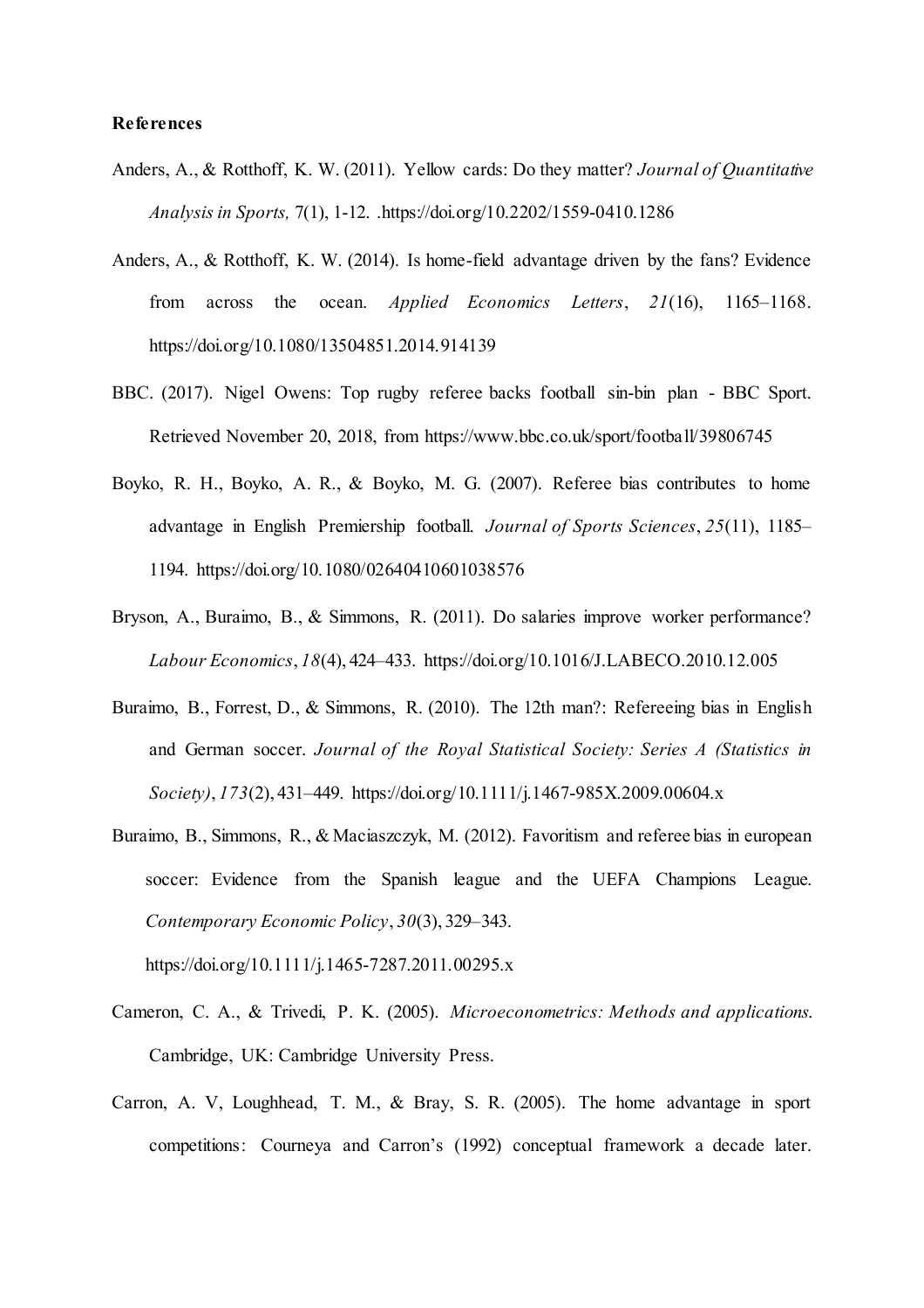*Journal of Sports Sciences*, *23*(4), 395–407. ttps://doi.org/10.1080/02640410400021542

- Clarke, S. R., & Norman, J. M. (1995). Home ground advantage of individual clubs in English soccer. *The Statistician*, *44*(4), 509. https://doi.org/10.2307/2348899
- Collins, H. (2010). The philosophy of umpiring and the introduction of decision-aid technology. *Journal of the Philosophy of Sport*, *37*(2), 135–146. https://doi.org/10.1080/00948705.2010.9714772
- Council of Europe. (2010). Recommendation CM/Rec(2010)9 of the Committee of Ministers to member states on the revised Code of Sports Ethics. (Adopted by the Committee of Ministers on 16 June 2010 at the 1088th Meeting of the Ministers' Deputies). Retrieved November 16 2018 from

https://search.coe.int/cm/Pages/result\_details.aspx?ObjectID=09000016805cecaa

- Courneya, K. S., & Carron, A. V. (1992). The home advantage in sport competitions: A literature review. *Journal of Sport and Exercise Psychology*, *14*(1), 13–27. https://doi.org/10.1123/jsep.14.1.13
- Dawson, P. (2012). Experience, social pressure and performance: The case of soccer officials. *Applied Economics Letters*, *19*(9), 883–886.

https://doi.org/10.1080/13504851.2011.607118

- Dawson, P. (2014). Refereeing and infringement of the rules in P. Sloane & J. Goddard (Eds.), *Handbook on the economics of football* (pp. 401–418). Cheltenham, UK: Edward Elgar Publishing.
- Dawson, P., & Dobson, S. (2010). The influence of social pressure and nationality on individual decisions: Evidence from the behaviour of referees. *Journal of Economic Psychology*, *31*(2), 181–191. https://doi.org/10.1016/J.JOEP.2009.06.001

Dawson, P., Dobson, S., Goddard, J., & Wilson, J. (2007). Are football referees really biased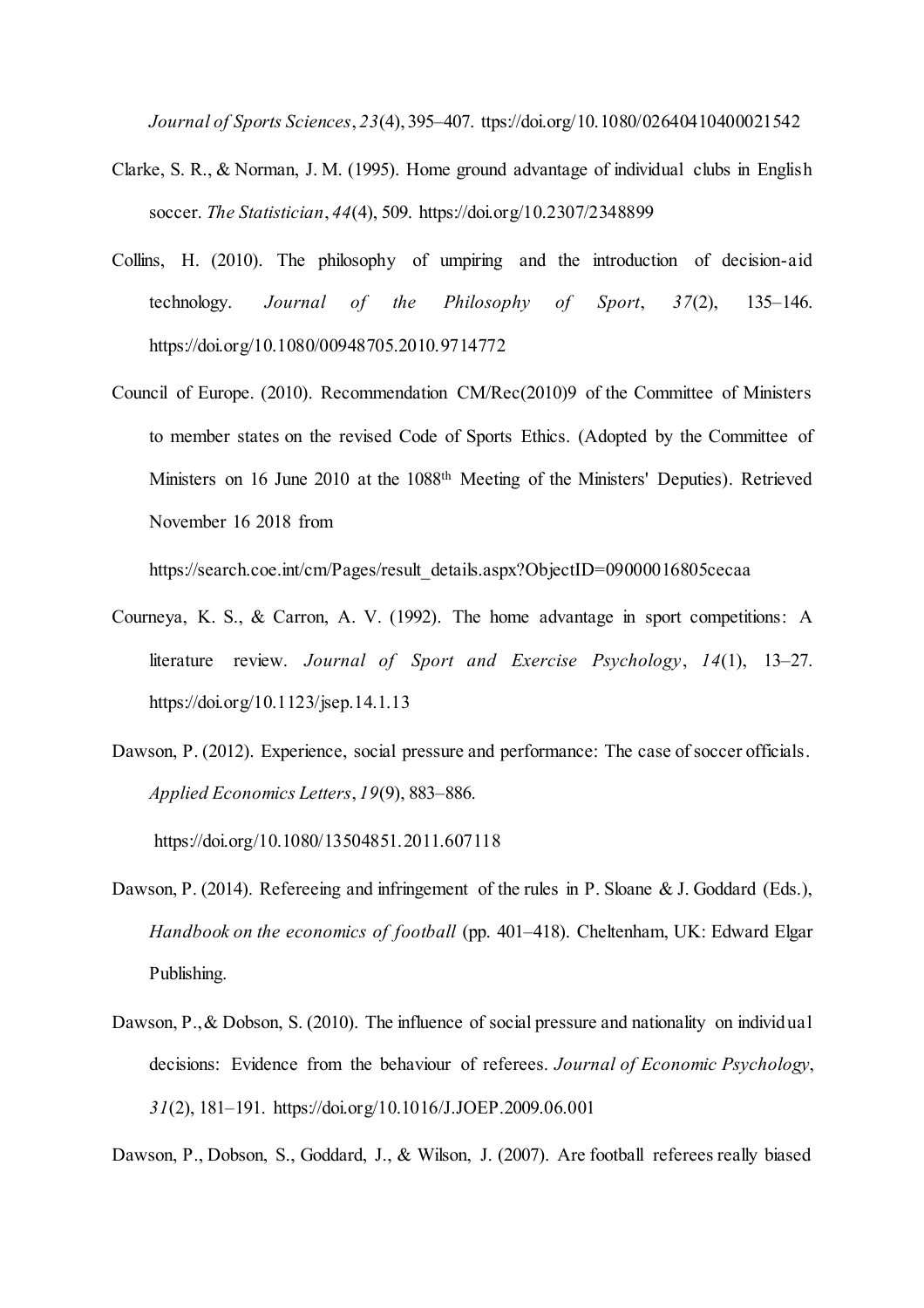and inconsistent?: Evidence on the incidence of disciplinary sanction in the English Premier League. *Journal of the Royal Statistical Society: Series A (Statistics in Society)*, *170*(1), 231–250. <https://doi.org/10.1111/j.1467-985X.2006.00451.x>

- Dohmen, T., & Sauermann, J. (2016). Referee bias. *Journal of Economic Surveys*, *30*(4), 679– 695. https://doi.org/10.1111/joes.12106
- Downward, P., Dawson, A., & Dejonghe, T. (2009). *Sports economics: Theory, evidence and policy*. https://doi.org/10.4324/9780080942087

Downward, P., & Jones, M. (2007). Effects of crowd size on referee decisions: Analysis of the FA Cup. *Journal of Sports Sciences*, *25*(14), 1541–1545. <https://doi.org/10.1080/02640410701275193>

Frey, B. S. (1993). Does monitoring increase work effort? The rivalry with trust and loyalty.

*Economic Inquiry*, *31*(4), 663–670. https://doi.org/10.1111/j.1465-7295.1993.tb00897.x

Garicano, L., Palacios-Huerta, I., & Prendergast, C. (2005). Favoritism under social pressure. *Review of Economics and Statistics*, *87*(2), 208–216. <https://doi.org/10.1162/0034653053970267>

- Garside, L., Grout, P. A., & Zalewska, A. (2013). Does experience make you 'tougher'? Evidence from competition law. *The Economic Journal*, *123*(568), 474–490. https://doi.org/10.1111/j.1468-0297.2012.02560.x
- Gómez, M. A., Pollard, R., & Luis-Pascual, J.-C. (2011). Comparison of the home advantage in nine different professional team sports in Spain. *Perceptual and Motor Skills*, *113*(1), 150–156. https://doi.org/10.2466/05.PMS.113.4.150-156
- Hamrick, J., & Rasp, J. (2015). The connection between race and called strikes and balls. *Journal of Sports Economics*, *16*(7), 714–734.

https://doi.org/10.1177/1527002513509817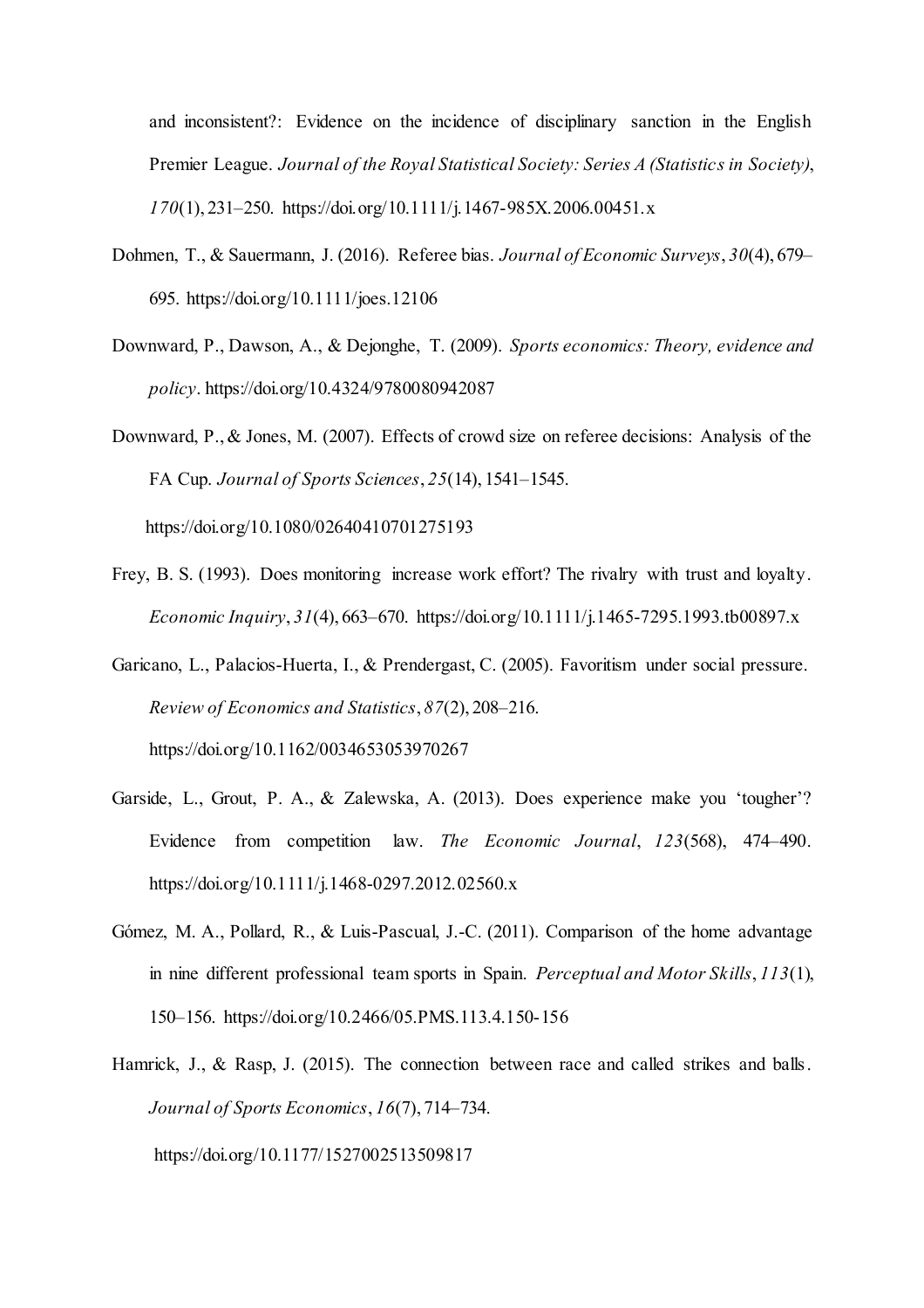Heckelman, J.C., & Yates, A.J., (2003). And a hockey game broke out: crime and punishment in the NHL. *Economic Inquiry*, 41(4), 705-712. <https://doi.org/10.1093/ei/cbg038>

- Hlasny, V., & Kolaric, S. (2017). Catch me if you can. *Journal of Sports Economics*, *18*(6), 560–591. https://doi.org/10.1177/1527002515588955
- Jones, M. V., Bray, S. R., & Bolton, L. (2001). Do cricket umpires favour the home team? Officiating bias in English club cricket. *Perceptual and Motor Skills*, 93(2), 359–362. [https://doi.org/10.2466/pms.2001.93.2.359](https://doi.org/10.2466%2Fpms.2001.93.2.359)
- Julian, B. (2017). Why is it so difficult to win away from home in rugby union? *The Daily Telegraph*. Retrieved November 20, 2018 from https://www.telegraph.co.uk/rugbyunion/2017/01/28/difficult-win-away-home-rugby-union/
- Kendall, G., & Lenten, L.J., (2017). When sports rules go awry. *European Journal of Operational Research*, 257(2), 377-394. <https://doi.org/10.1016/j.ejor.2016.06.050>
- Laffont, J.-J., & Martimort, D. (2002). *The theory of incentives : The principal-agent model*. Princeton N.J.: Princeton University Press.
- Lazear, E. P. (1995). *Personnel economics*. Cambridge, Mass: MIT Press.
- Longley, N., & Lacey, N. J. (2012). The "second" season. *Journal of Sports Economics*, *13*(5), 471–493. https://doi.org/10.1177/1527002511410932
- MacMahon, C., & Mildenhall, B. (2012). A practical perspective on decision making influences in sports officiating. *International Journal of Sports Science & Coaching*, *7*(1), 153–165. https://doi.org/10.1260/1747-9541.7.1.153
- Madrigal, R., & James, J. (1999). Team quality and the home advantage. *Journal of Sport Behavior*, *22*(3), 381–399.
- Mascarenhas, D. R. D., Collins, D., & Mortimer, P. (2005). Elite refereeing performance: Developing a model for sport science support. *The Sport Psychologist*, *19*(4), 364–379.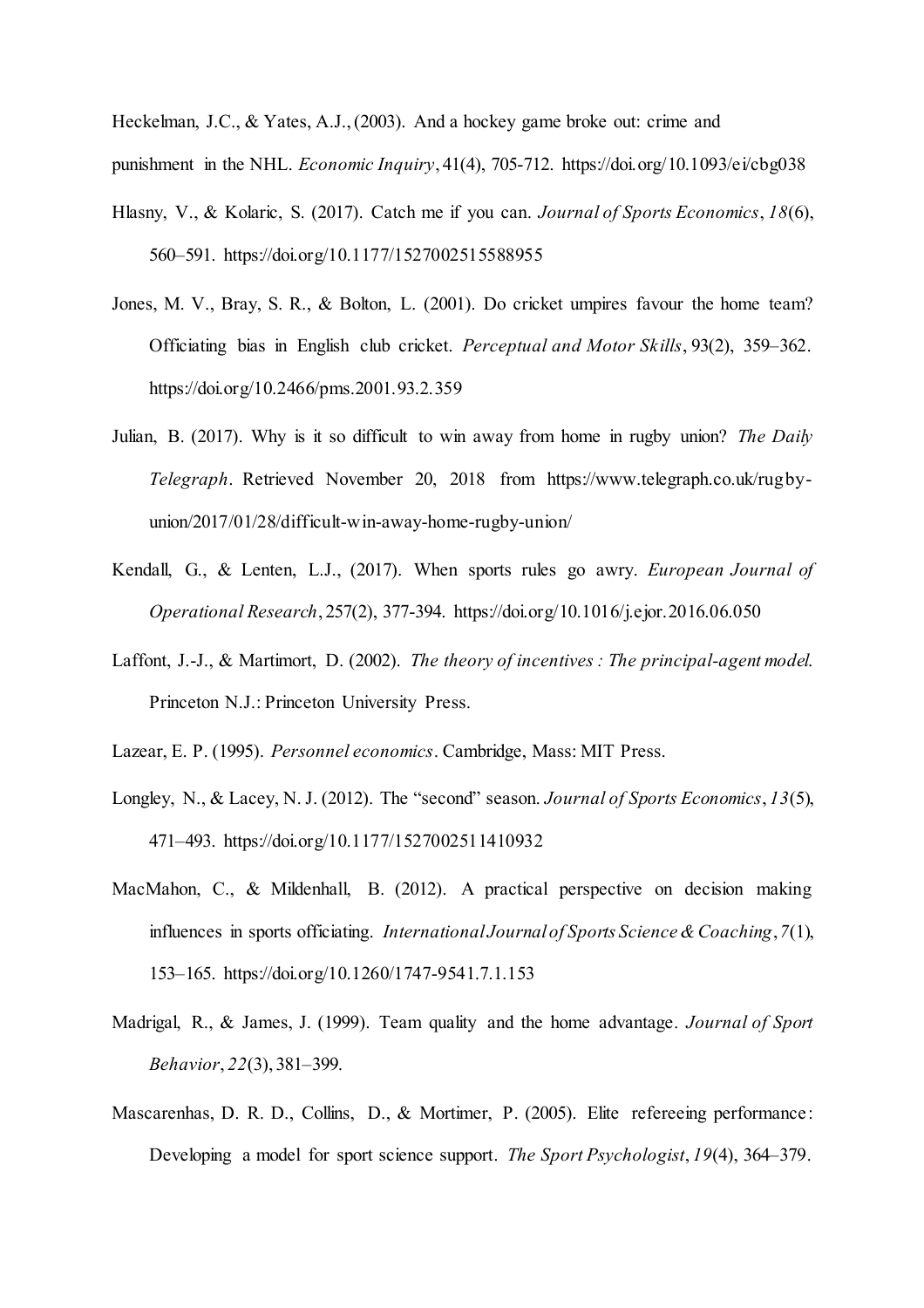https://doi.org/10.1123/tsp.19.4.364

- McCormick, R. E., & Tollison, R. D. (1984). Crime on the court. *Journal of Political Economy*, *92*(2), 223–235. https://doi.org/10.1086/261221
- Mills, B. M. (2017). Technological innovations in monitoring and evaluation: Evidence of performance impacts among Major League Baseball umpires. *Labour Economics*, *46* (1), 189–199. https://doi.org/10.1016/j.labeco.2016.10.004
- Nevill, A., Balmer, N., & Williams, M. A. (2002). The influence of crowd noise and experience upon refereeing decisions in football. *Psychology of Sport and Exercise*, *3*(4), 261–272. https://doi.org/10.1016/S1469-0292(01)00033-4
- Nevill, A. M., Hemingway, A., Greaves, R., Dallaway, A., & Devonport, T. J. (2017). Inconsistency of decision-making, the Achilles heel of referees. *Journal of Sports Sciences*, *35*(22), 2257–2261. https://doi.org/10.1080/02640414.2016.1265143
- Nevill, A. M., & Holder, R. L. (1999). Home advantage in sport. *Sports Medicine*, *28*(4), 221– 236. https://doi.org/10.2165/00007256-199928040-00001
- Page, L., & Page, K. (2010). Evidence of referees' national favouritism in rugby. *NCER Working Paper Series*, *62*. Reterieved March 1, 2019 from https://econpapers.repec.org/paper/qutauncer/2010\_5f09.htm
- Parsons, C. A., Sulaeman, J., Yates, M. C., & Hamermesh, D. S. (2011). Strike three: discrimination, incentives, and evaluation. *American Economic Review*, *101*(4), 1410– 1435. https://doi.org/10.1257/aer.101.4.1410
- Peeters, T., & Szymanski, S. (2014). Financial fair play in European football. *Economic Policy*, *29*(78), 343–390. https://doi.org/10.1111/1468-0327.12031
- Petty, R. (2014, September 23). Are yellow cards in rugby really that bad? *Rugby World*. Retrieved November 20, 2018 from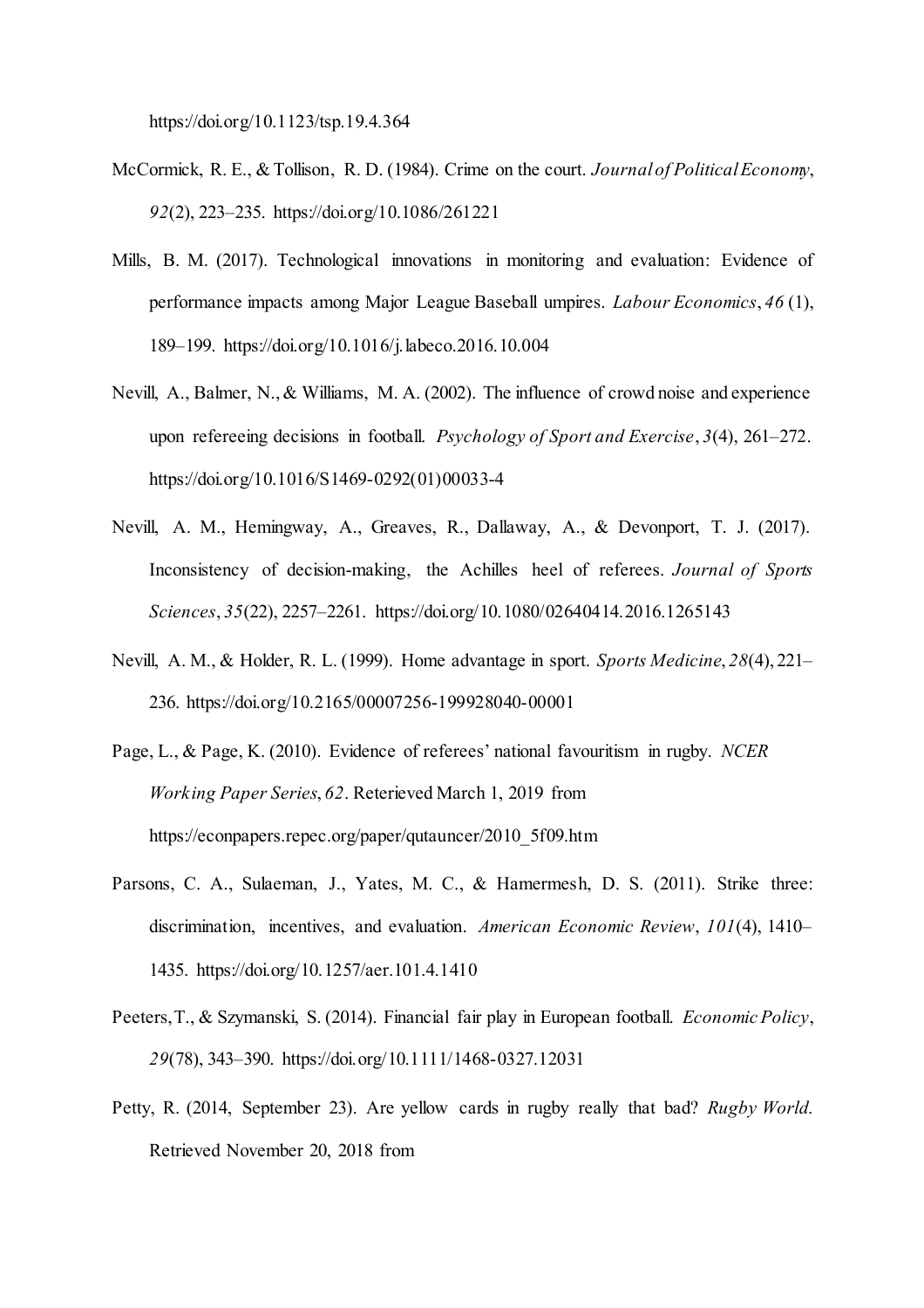https://www.rugbyworld.com/tournaments/european-champions-cup/stats-yellow-cardsreally-bad-39058

- Pollard, R. (1986). Home advantage in soccer: A retrospective analysis. *Journal of Sports Sciences*, *4*(3), 237–248. https://doi.org/10.1080/02640418608732122
- Pollard, R. (2008). Home advantage in football: A current review of an unsolved puzzle. *The Open Sports Sciences Journal*, *1*(1), 12–14.

https://doi.org/10.2174/1875399X00801010012

- Premiership Rugby. (2013). Television match officials in all Aviva Premiership Rugby matches, Premiership Rugby. Retrieved November 20, 2018, from https://www.premiershiprugby.com/news/television-match-officials-in-all-avivapremiership-rugby-matches/
- Prendergast, C., & Topel, R. (1996). Favouritism in organizations. *Journal of Political Economy*, 104(5), 958-978. [http://dx.doi.org/10.1086/262048](https://econpapers.repec.org/scripts/redir.pf?u=http%3A%2F%2Fdx.doi.org%2F10.1086%2F262048;h=repec:ucp:jpolec:v:104:y:1996:i:5:p:958-78)
- Pretorius, B., Litvine, I. N., Nevill, A. M., & Terblanche, L. (1999). An analysis and estimation of home and away game performance of South African rugby teams: Is a home field advantage present? *South African Journal of Research in Sport, Physical Education and Recreation*, 21, 69-80.
- Pretorius, B., Pierce, M. W., & Litvine, I. N. (2000). The possible effect of climate and altitude on home advantage and game performance in South African rugby teams, *South African Journal of Research in Sport, Physical Education and Recreation*, 22, 37-48.
- Radio New Zealand (2017). Super rugby serves up TMO changes | RNZ News. Retrieved November 20, 2018, from https://www.radionz.co.nz/news/sport/324738/super-rugbyserves-up-tmo-changes

Rains, P. (1984). The Production of fairness: Officiating in the National Hockey League.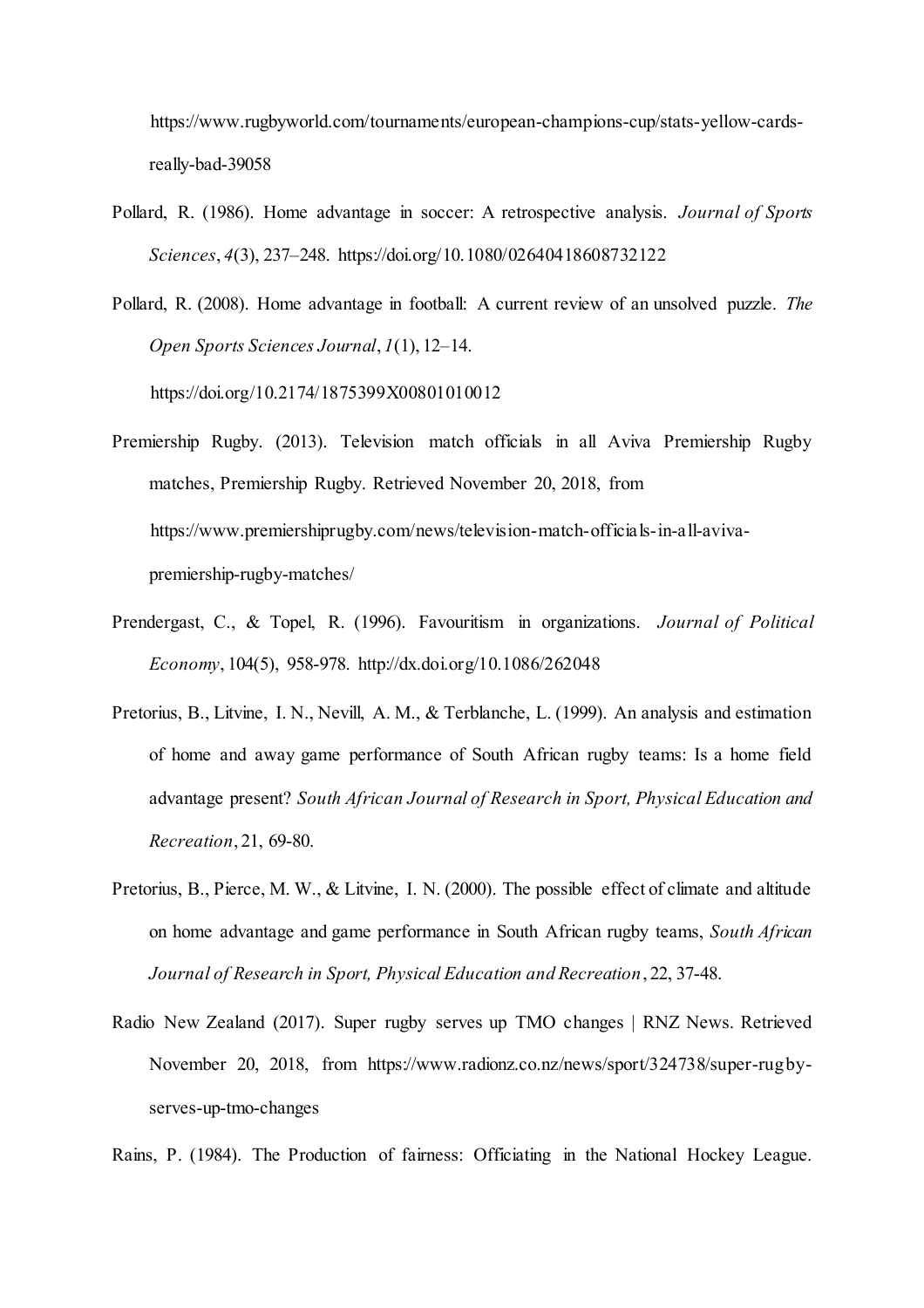*Sociology of Sport Journal*, *1*(2), 150–162. https://doi.org/10.1123/ssj.1.2.150

- Ray, C. (2018). Springboks to box clever in Rugby Championship. *Sunday Times*. Retrieved November 20, 2018 from https://www.timeslive.co.za/sport/rugby/2018-08-07springboks-to-box-clever-in-rugby-championship/
- Rees, P. (2018). Precedent is everything in the murky confused world of TMO decisions. *The Guardian*. Retrieved Novermber 20, 2018 from https://www.theguardian.com/sport/2018/feb/15/tmo-decision-wales-england-precedentsix-nations
- Reilly, B., & Witt, R. (2013). Red cards, referee home bias and social pressure: Evidence from English Premiership soccer. *Applied Economics Letters*, *20*(7), 710–714. https://doi.org/10.1080/13504851.2012.734591
- Renson, R. (2009). Fair play: Its origins and meanings in sport and society. *Kinesiology*, *1*, 5– 18.
- Rodenberg, R.M., & Lim, C.H. (2009). Payback calls: a starting point for measuring basketball referee bias and impact on team performance. *European Sport Management Quarterly,*  9(4), 375-387.
- Shivakumar, R. (2018). What technology says about decision-making. *Journal of Sports Economics*, *19*(3), 315–331. https://doi.org/10.1177/1527002516657218
- Sutter, M., & Kocher, M. G. (2004). Favoritism of agents–the case of referees' home bias. *Journal of Economic Psychology*, *25*(4), 461–469.

[https://doi.org/10.1016/S0167-4870\(03\)00013-8](https://doi.org/10.1016/S0167-4870%2803%2900013-8)

Talking Rugby Union. (2013). Super Rugby 2013 - The most popular winning margins. Retrieved November 20, 2018, from http://www.talkingrugbyunion.co.uk/super-rugby-2013-the-most-popular-winning-margins/9806.htm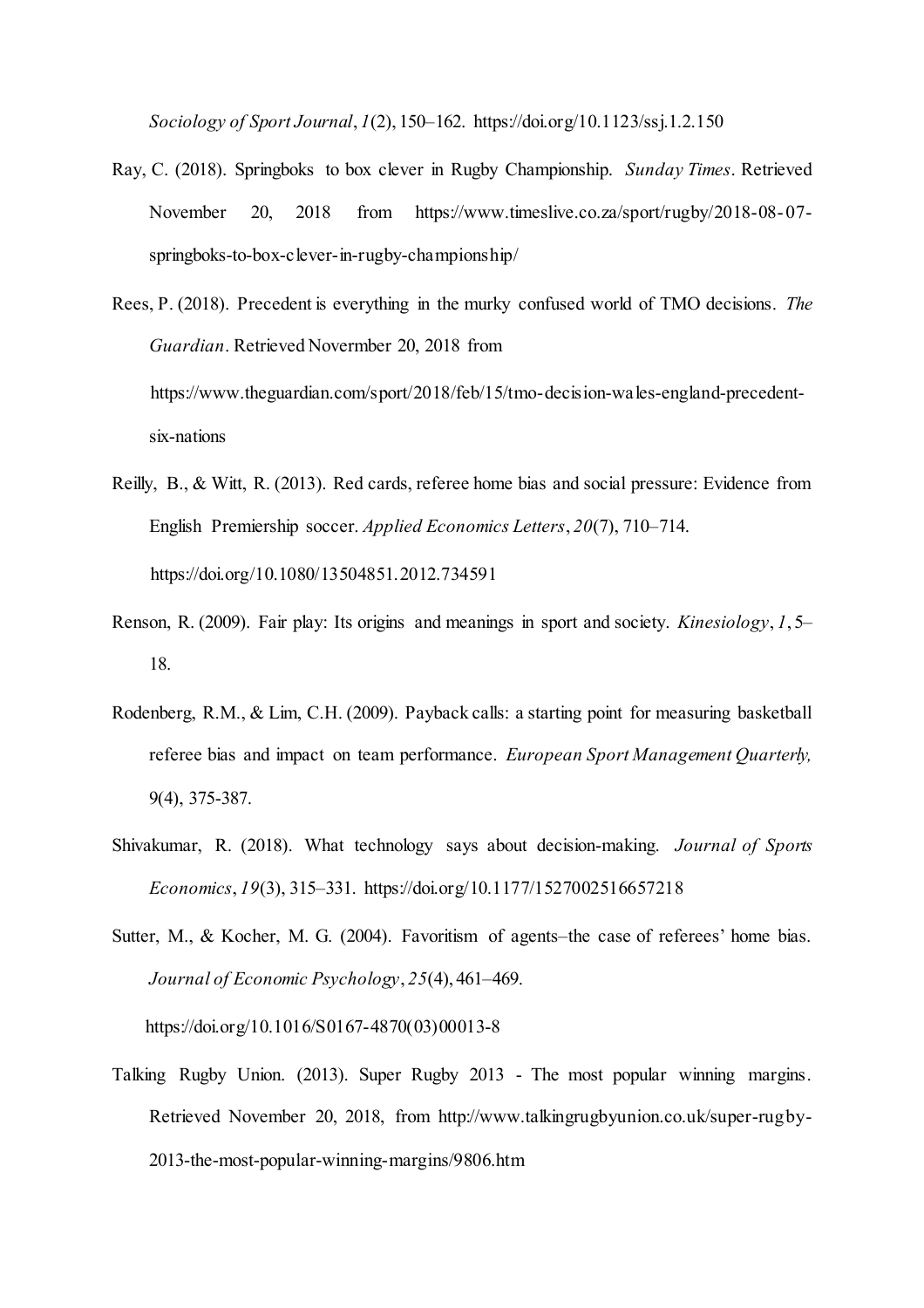- Taylor, E. S., & Tyler, J. H. (2012). The effect of evaluation on teacher performance. *American Economic Review*, *102*(7), 3628–3651. https://doi.org/10.1257/aer.102.7.3628
- The Economist. (2015). Bad reviews instant replay in rugby. *The Economist*. Retrieved November 20, 2018 from https://www.economist.com/game-theory/2015/10/23/badreviews
- Thomas, S.; Reeves, C., & Bell, A., (2008). Home advantage in the Six Nations Rugby Union tournament. *Perceptual and Motor Skills*, 106(1), 113-116 [https://doi.org/10.2466/pms.](https://doi.org/10.2466%2Fpms.106.1.113-116)

Thornley, G. (2018, April 7). Results have vindicated increased use of TMOs, *Irish Times*.

- Retrieved November 20, 2018 from https://www.irishtimes.com/sport/rugby/gerry-thornleyresults-have-vindicated-increased-use-of-tmos-1.3453185
- Trandel, G., & Maxcy, J. (2011). Adjusting winning-percentage standard deviations and a measure of competitive balance for home advantage. *Journal of Quantitative Analysis in Sports*. https://doi.org/10.2202/1559-0410.1297
- Unkelbach, C., & Memmert, D. (2010). Crowd noise as a cue in referee decisions contributes to the home advantage. *Journal of Sport and Exercise Psychology*, *32*(4), 483–498. https://doi.org/10.1123/jsep.32.4.483
- Vaz, L., Carreras, D. & Kraak, W. (2012). Analysis of the effect of alternating home and away field advantage during the Six Nations Rugby Championship. *International Journal of Performance Analysis in Sport*, 12(3), 594-608.

<https://doi.org/10.1080/24748668.2012.11868621>

- Webb, T. (2017). *Elite soccer referees*. Abingdon-on-Thames, UK: Routledge. https://doi.org/10.4324/9781315656809
- Wright, M., (2014). OR analysis of sporting rules–a survey. *European Journal of Operational Research*, 232(1), 1-8. <https://doi.org/10.1016/j.ejor.2013.03.043>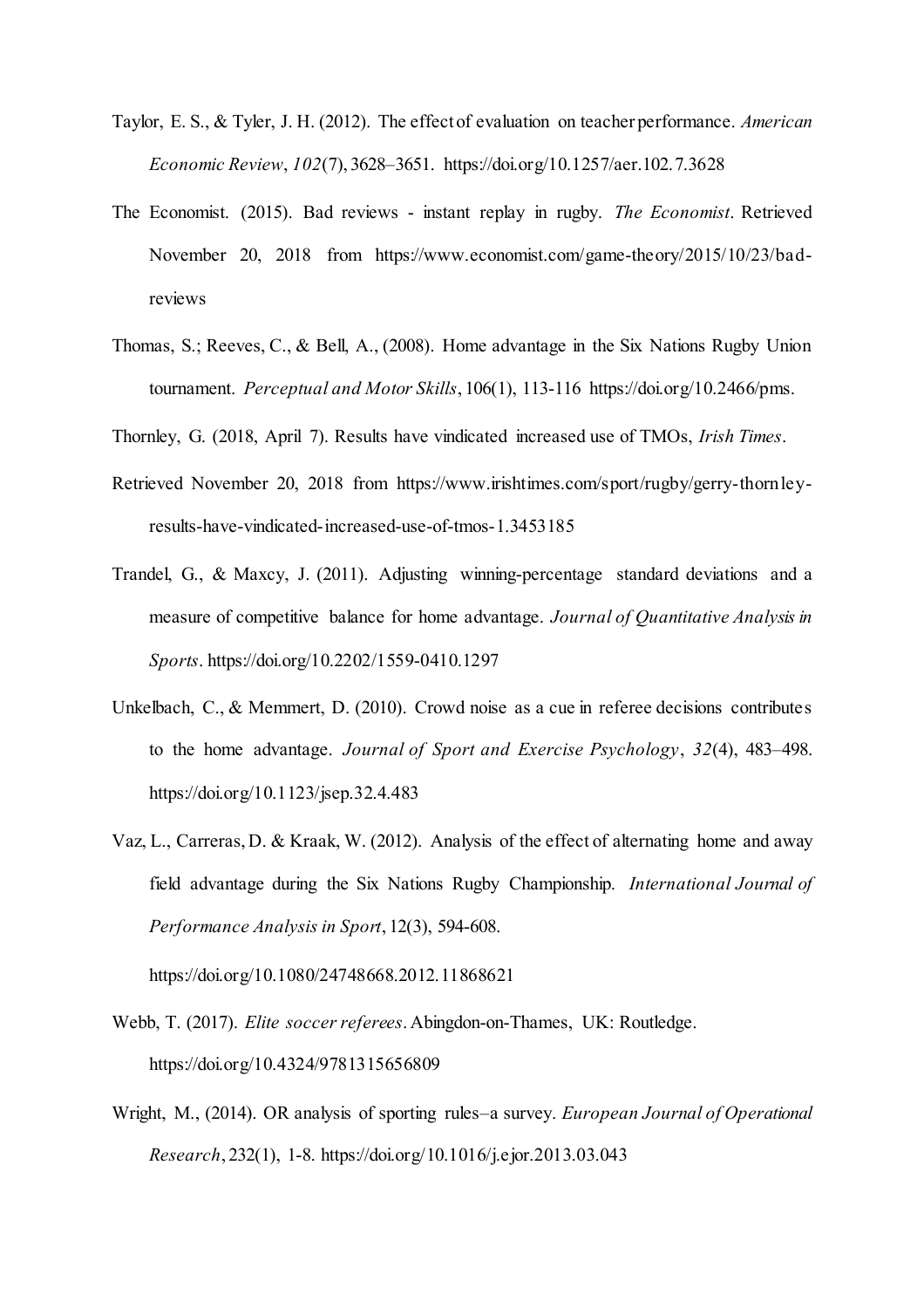*Mean Number of Yellow and Red Cards and Penalty Tries before and after the* 

| introduction of TMO and extended role of TMO |  |  |  |  |  |  |  |
|----------------------------------------------|--|--|--|--|--|--|--|
|----------------------------------------------|--|--|--|--|--|--|--|

|                   |                 | <b>TMO Ext</b>     |                 |
|-------------------|-----------------|--------------------|-----------------|
| Offence           | Before          | After <sup>a</sup> |                 |
| Yellow card: Home | $0.389$ [0.075] | $0.408$ [0.021]    | $0.438$ [0.051] |
| Yellow Card: Away | $0.514$ [0.093] | $0.659$ [0.027]    | $0.646$ [0.054] |
| Red Card: Home    | $0.014$ [0.014] | $0.015$ [0.004]    | $0.010$ [0.007] |
| Red Card: Away    | $0.028$ [0.020] | $0.025$ [0.005]    | $0.021$ [0.010] |
| Penalty Try: Home | $0.056$ [0.027] | $0.062$ [0.009]    | $0.109$ [0.028] |
| Penalty Try: Away | $0.014$ [0.014] | $0.037$ [0.007]    | $0.057$ [0.017] |

*Notes.* Standard errors in parentheses.

<sup>a</sup> Period after the introduction of the TMO but before the extended role of the TMO.

## Table 2

## *Construction of the Latent Dependent Variable*

| Composite Measures and Yellow Cards |                     | Red Cards and Penalty Tries |                    |  |
|-------------------------------------|---------------------|-----------------------------|--------------------|--|
| Y <sub>h</sub>                      | $\rm Y_a$           | $Y_h$                       | $Y_a$              |  |
| 0 if $Y_h^* = 0$                    | 0 if $Y_a^* = 0$    | 0 if $Y_h^* = 0$            | 0 if $Y_a^* = 0$   |  |
| 1 if $Y_h^* = 1$                    | 1 if $Y_a^* = 1$    | 1 if $Y_h^* \ge 1$          | 1 if $Y_a^* \ge 1$ |  |
| 2 if $Y_h^* = 2$                    | 2 if $Y_a^* = 2$    |                             |                    |  |
| 3 if $Y_h^* \ge 3$                  | 3 if $Y_a^* \geq 3$ |                             |                    |  |
|                                     |                     |                             |                    |  |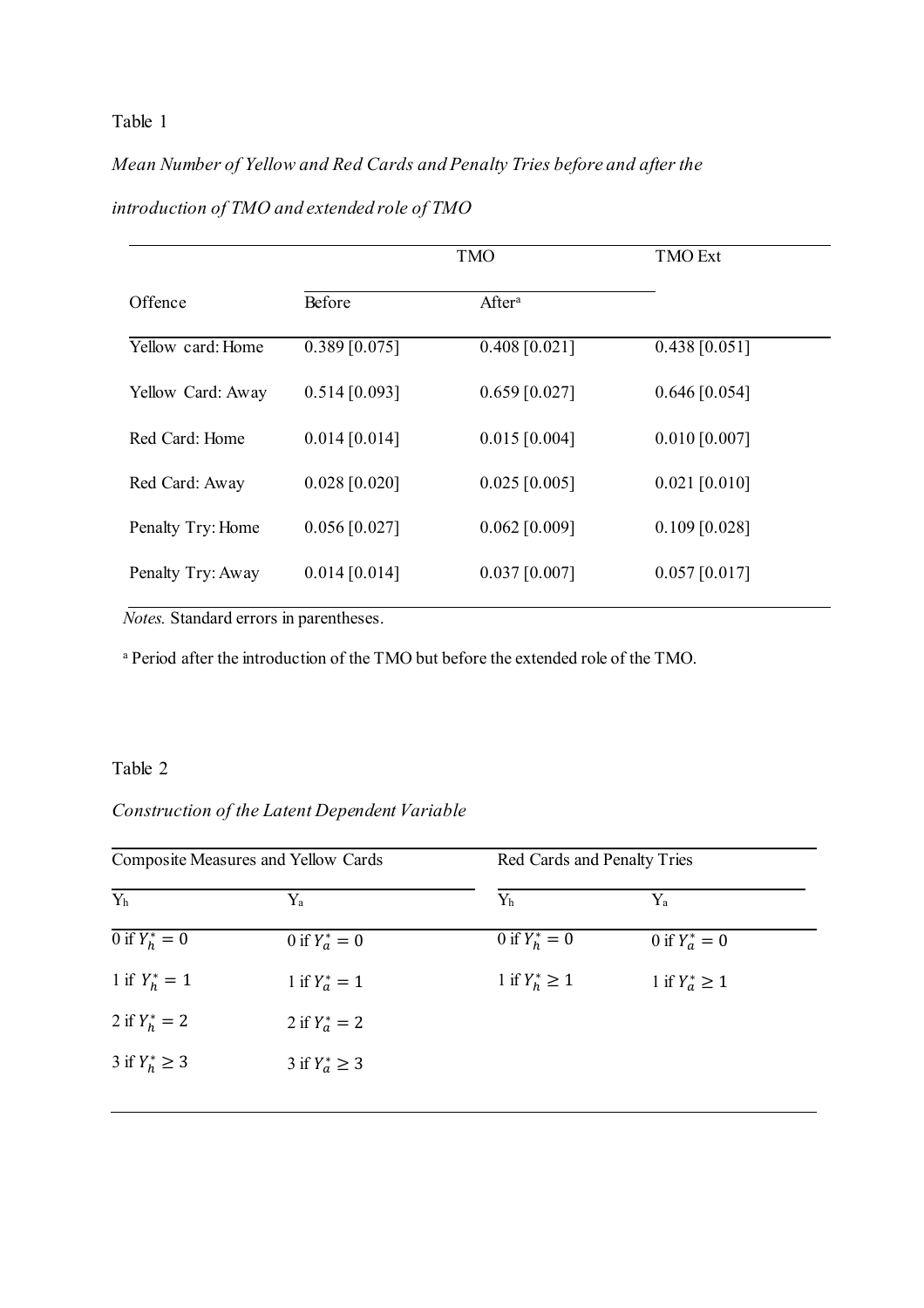| Variable Descriptions |  |
|-----------------------|--|
|-----------------------|--|

| Variable                 | Definition                                                                                                                                        | Mean (sd)                    |
|--------------------------|---------------------------------------------------------------------------------------------------------------------------------------------------|------------------------------|
| <b>TMOTRY</b>            | Introduction of television match official (TMO)<br>$(1 = yes; 0 = no)$                                                                            | $\overline{0.936}$ $(0.245)$ |
| <b>TMOEXT</b>            | Extended role of the TMO applies to the match<br>$(1 = yes; 0 = no)$                                                                              | 0.171(0.377)                 |
| <b>REFAPPS</b>           | Number of matches in the competition in which<br>the referee previously officiated                                                                | 17.26(15.135)                |
| <b>BONUSPT</b>           | (prior to the current match).<br>If team scored a "bonus point" (scoring 4 or<br>more tries or losing by 7 points or less)<br>$(1 = yes; 0 = no)$ | 0.808(0.393)                 |
| ECC                      | The ERC was replaced by the ERCC<br>$(1 = yes; 0 = no)$                                                                                           | 0.107(0.309)                 |
| <b>CAPREACHED</b>        | The match sold out the stadium<br>$(1 = yes; 0 = no)$                                                                                             | 0.103(0.304)                 |
| <b>ATT</b>               | Match attendance                                                                                                                                  | 10,301.25 (7,029.54)         |
| <b>RANK DIFF</b>         | The difference in ranking points (home team<br>ranking points minus away team ranking points)                                                     | 0.002(1.713)                 |
| ATT*<br><b>RANK DIFF</b> | Interaction of attendance and rank<br>difference                                                                                                  | 3, 147.74 (20, 165.77)       |
| <b>CHAMP</b>             | The team won the ERC or the ERCC in the<br>previous season $(1 = yes; 0 = no)$                                                                    | 0.207(0.444)                 |
| <b>CANNOTQH</b>          | The home team can no longer qualify for the<br>knockout stage $(1 = yes; 0 = no)$                                                                 | 0.118(0.322)                 |
| QH                       | The home team has already qualified for the<br>knockout stage $(1 = yes; 0 = no)$                                                                 | 0.010(0.099)                 |
| <b>CANNOTQA</b>          | The away team can no longer qualify for the<br>knockout stage $(1 = yes; 0 = no)$                                                                 | 0.108(0.310)                 |
| QA                       | The away team has already qualified for the<br>knockout stage $(1 = yes; 0 = no)$                                                                 | 0.017(0.129)                 |
| <b>EVENING</b>           | The match kicked-off after 5pm<br>$(1 = yes; 0 = no)$                                                                                             | 0.383(0.486)                 |
| <b>ROUND</b>             | Time trend denoting the game number within<br>the group stage of the competition.                                                                 | 3.500(1.708)                 |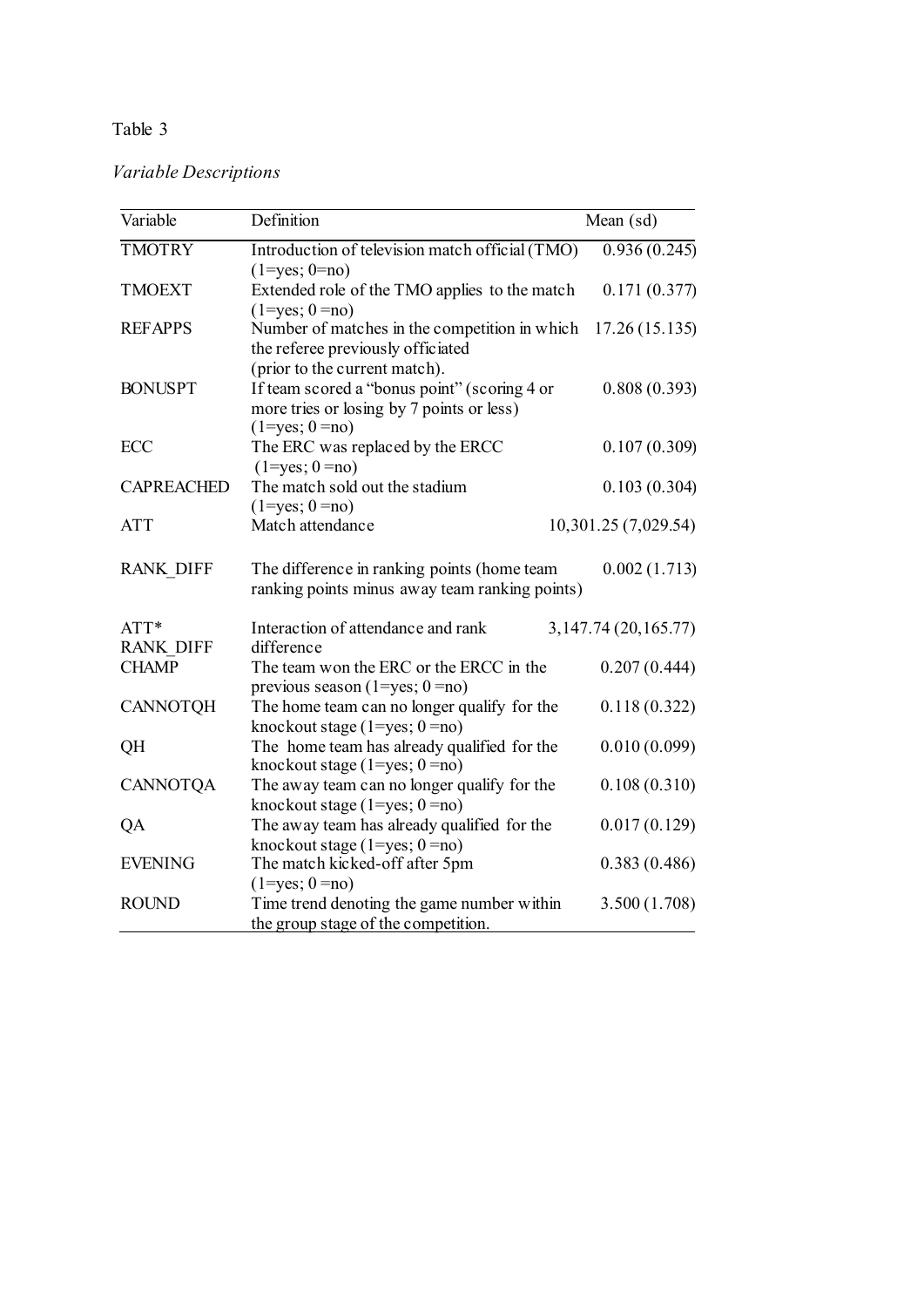*Incidents of Yellow Cards, Red Cards and Penalty Tries - Composite Measures*

|                                           | Model 1:                      |                                                              | Model 2:                        |                                         | Model 3:                       |                               |  |
|-------------------------------------------|-------------------------------|--------------------------------------------------------------|---------------------------------|-----------------------------------------|--------------------------------|-------------------------------|--|
|                                           |                               | Yellow cards, red cards & penalty tries                      |                                 | Yellow cards, red cards & penalty tries |                                | Yellow cards & red cards      |  |
| Variable                                  | Home Team                     | Away Team                                                    | Home Team                       | Away Team                               | Home Team                      | Away Team                     |  |
| <b>TMOTRY</b>                             | 0.295(0.187)                  | $0.347*(0.200)$                                              | 0.308(0.202)                    | $0.355*(0.199)$                         | 0.276(0.201)                   | $0.396**$ (0.185)             |  |
| <b>TMOEXT</b>                             | 0.0169(0.174)                 | 0.243(0.150)                                                 | 0.0457(0.184)                   | $0.244*(0.145)$                         | 0.0980(0.185)                  | $0.305**$ (0.119)             |  |
| <b>SEASON</b>                             | $-0.0051(0.016)$              | $-0.0213(0.016)$                                             | $-0.0096(0.015)$                | $-0.0244(0.016)$                        | $-0.022(0.016)$                | $-0.036**$ (0.014)            |  |
| <b>REFAPPS</b>                            | $-0.009***(0.003)$            | $-0.009***(0.002)$                                           | $-0.009**$ (0.004)              | $-0.006***(0.002)$                      | $-0.009***(0.004)$             | $-0.005*(0.003)$              |  |
| <b>BONUSPT</b>                            | $-0.110(0.154)$               | 0.0913(0.114)                                                | $-0.103(0.157)$                 | 0.122(0.120)                            | $-0.018(0.159)$                | 0.164(0.110)                  |  |
| ECC                                       | 0.258(0.189)                  | $-0.004(0.165)$                                              | 0.200(0.184)                    | $-0.0192(0.176)$                        | 0.186(0.186)                   | $-0.127(0.185)$               |  |
| <b>CAPREACHED</b>                         | $0.204***(0.077)$             | 0.0153(0.169)                                                | $0.210**$ (0.087)               | $-0.0204(0.155)$                        | $0.179**$ (0.080)              | $-0.018(0.147)$               |  |
| <b>ATT</b>                                | 0.0000081<br>0.0000069        | $0.0000113^{5***}$<br>(0.00000392)                           | $0.0000116**$<br>(0.00000578)   | $0.0000118**$<br>(0.00000469)           | $0.0000137**$<br>(0.00000584)  | $0.00000953*$<br>(0.00000546) |  |
| <b>RANK DIFF</b>                          | $-0.0791*(0.043)$             | $0.093***(0.035)$                                            | $-0.0038(0.039)$                | 0.0394(0.051)                           | $-0.006(0.04)$                 | 0.045(0.051)                  |  |
| <b>ATT*RANK DIFF</b>                      | $-0.00000255$<br>(0.00000362) | $-0.00000363$<br>(0.00000283)                                | $-0.00000725**$<br>(0.00000352) | $-0.00000180$<br>(0.00000312)           | $-0.00000598*$<br>(0.00000359) | $-0.00000143$<br>(0.00000315) |  |
| <b>CHAMP</b>                              | $-0.134(0.107)$               | 0.072(0.120)                                                 | $-0.097(0.109)$                 | $-0.015(0.120)$                         | $-0.087(0.109)$                | $-0.012(0.127)$               |  |
| <b>CANNOTOH</b>                           | $-0.0527(0.092)$              | $-0.299***(0.109)$                                           | $-0.0696(0.101)$                | $-0.283**$ (0.118)                      | $-0.071(0.111)$                | $-0.258**$ (0.115)            |  |
| QH                                        | $-0.316(0.353)$               | $-0.607(0.399)$                                              | $-0.271(0.357)$                 | $-0.727*(0.399)$                        | $-0.299(0.306)$                | $-0.69(0.406)$                |  |
| <b>CANNOTOA</b>                           | $-0.0096(0.124)$              | 0.005(0.113)                                                 | 0.041(0.130)                    | 0.066(0.117)                            | 0.140(0.134)                   | 0.054(0.124)                  |  |
| QA                                        | 0.264(0.257)                  | 0.408(0.317)                                                 | 0.273(0.242)                    | 0.402(0.306)                            | 0.288(0.221)                   | 0.169(0.271)                  |  |
| <b>EVENING</b>                            | 0.0148(0.086)                 | 0.0087(0.057)                                                | 0.080(0.088)                    | $-0.069(0.070)$                         | 0.112(0.095)                   | $-0.092(0.067)$               |  |
| <b>ROUND</b>                              | $0.046**$ (0.020)             | $0.091***(0.022)$                                            | $0.043**$ (0.020)               | $0.088***(0.023)$                       | 0.037(0.023)                   | $0.064***(0.021)$             |  |
| <b>PTHOME</b>                             |                               |                                                              |                                 |                                         | $-0.103(0.101)$                | $0.418***(0.109)$             |  |
| <b>PTAWAY</b>                             |                               |                                                              |                                 |                                         | $0.548***(0.181)$              | 0.174(0.122)                  |  |
| <b>FIXED EFFECTS</b>                      |                               | N <sub>0</sub>                                               |                                 | Yes                                     | Yes                            |                               |  |
| <b>THETA</b>                              |                               | $0.502***(0.118)$                                            |                                 | $0.483***(0.116)$                       |                                | $0.459***(0.114)$             |  |
| <b>EQUALITY OF</b><br><b>COEFFICIENTS</b> |                               | $\gamma^2$ (df=17) = 101.162<br>$\gamma^2$ (df=32) = 766.292 |                                 | $\gamma^2$ (df=34) = 549.127            |                                |                               |  |

*Notes.* n = 1,121. Coefficients from bivariate ordered response frameworks. Figures in brackets are robust standard

errors clustered by (home) team. \*\*\*  $p<0.01$ , \*\*  $p<0.05$ , \*  $p<0.1$